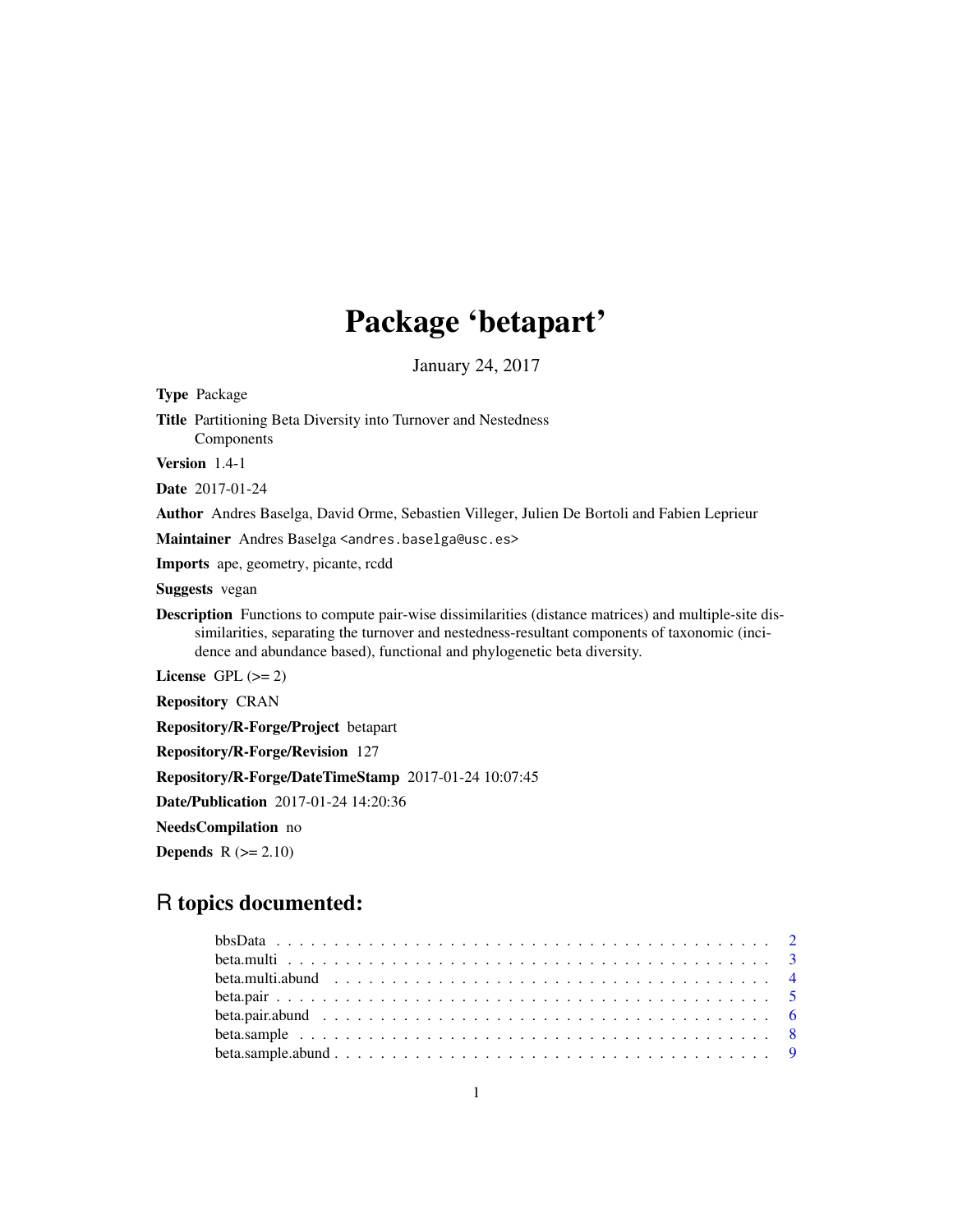#### <span id="page-1-0"></span> $2 \t\t bbsData$

| Index | 31 |
|-------|----|

bbsData *BBS data by state for two timeslices*

# Description

The data consists of binary presence/absence matrices for 569 bird species across 49 US states for two time slices (1980 - 1985 and 2000 - 2005). Only species (identified by AOU number) recorded during both time periods are included. The data are taken from the North American Breeding Bird Survey dataset and from a version of the database downloaded in May 2009.

# Usage

data(bbsData)

# Format

Two matrices (bbs1980 and bbs2000) of identical structure showing the presence/absence of the species as binary data.

state US states by USPS two letter codes.

aou Species identity by AOU species ID numbers.

# Source

```
http://www.pwrc.usgs.gov/BBS/
```

```
data(bbsData)
str(bbs1980)
str(bbs2000)
```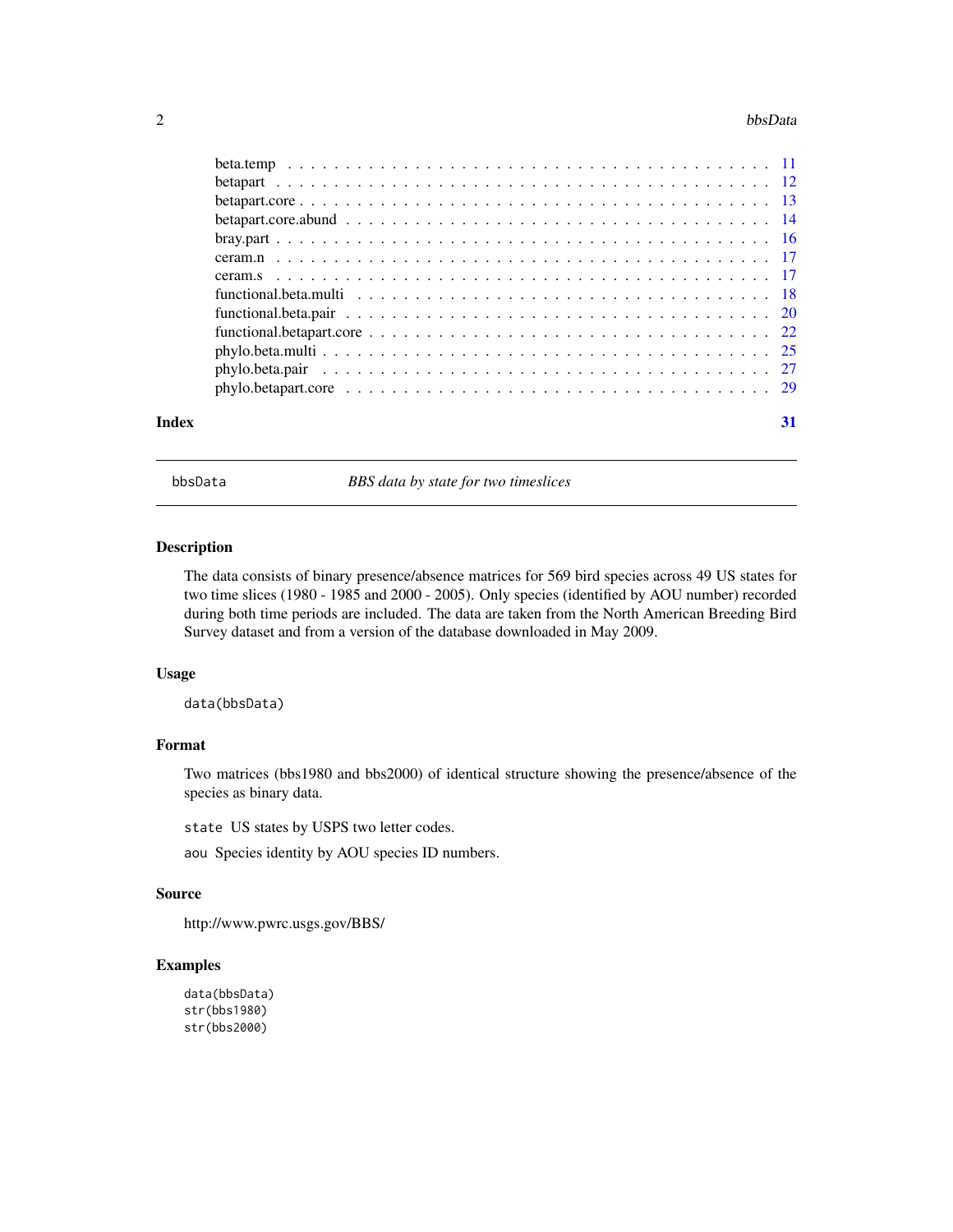<span id="page-2-1"></span><span id="page-2-0"></span>

# Description

Computes 3 multiple-site dissimilarities accounting for the spatial turnover and the nestedness components of beta diversity, and the sum of both values

# Usage

beta.multi(x, index.family="sorensen")

# Arguments

|              | data frame, where rows are sites and columns are species. Alternatively x can |
|--------------|-------------------------------------------------------------------------------|
|              | be a betapart object derived from the betapart, core function                 |
| index.familv | family of dissimilarity indices, partial match of "sorensen" or "jaccard".    |

# Value

The function returns a list with the three multiple site dissimilarity values.

For index.family="sorensen" the three indices are:

| beta.SIM                                          | value of the turnover component, measured as Simpson dissimilarity                                        |  |
|---------------------------------------------------|-----------------------------------------------------------------------------------------------------------|--|
| beta.SNE                                          | value of the nestedness component, measured as Nestedness-resultant fraction<br>of Sorensen dissimilarity |  |
| beta.SOR                                          | value of the overall beta diversity, measured as Sorensen dissimilarity                                   |  |
| For index.family="jaccard" the three indices are: |                                                                                                           |  |
| beta.JTU                                          | value of the turnover component, measured as turnover fraction of Jaccard dis-<br>similarity              |  |
| beta.JNE                                          | value of the nestedness component, measured as Nestedness-resultant fraction<br>of Jaccard dissimilarity  |  |
| beta.JAC                                          | value of the overall beta diversity, measured as Jaccard dissimilarity                                    |  |

#### Author(s)

Andrés Baselga and David Orme

# References

Baselga, A. 2010. Partitioning the turnover and nestedness components of beta diversity. Global Ecology and Biogeography 19:134-143

Baselga, A. 2012. The relationship between species replacement, dissimilarity derived from nestedness, and nestedness. Global Ecology and Biogeography 21, 1223-1232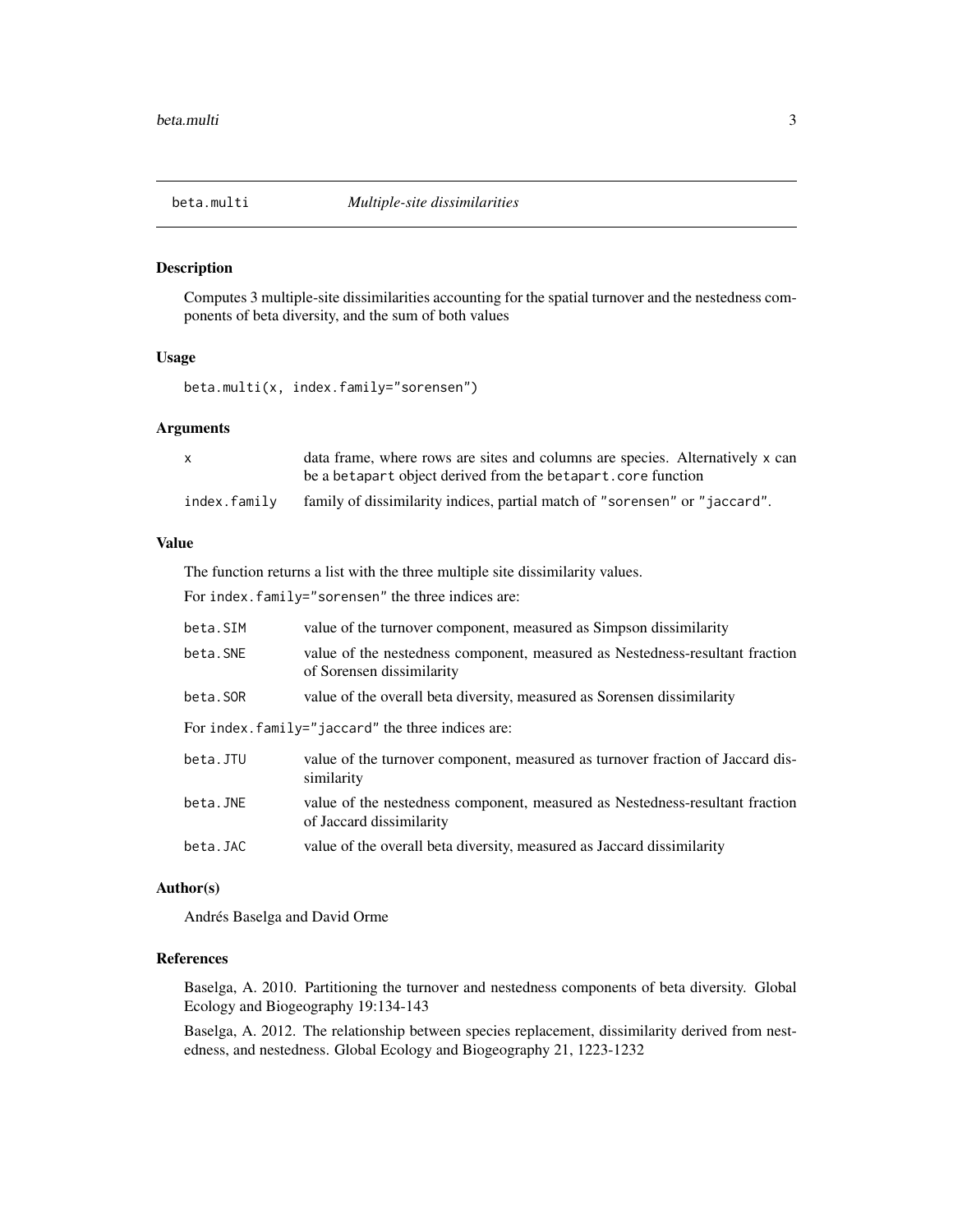# See Also

[beta.pair](#page-4-1), [beta.sample](#page-7-1), [betapart.core](#page-12-1), [beta.temp](#page-10-1)

# Examples

```
data(ceram.s)
ceram.beta<-beta.multi(ceram.s, index.family="sor")
```
<span id="page-3-1"></span>beta.multi.abund *Abundance-based multiple-site dissimilarities*

# Description

Computes 3 multiple-site dissimilarities accounting for the (i) balanced variation and (ii) abundance gradient components of dissimilarity, and the sum of both values (i.e. total abundance-based dissimilarity)

#### Usage

```
beta.multi.abund(x, index.family="bray")
```
# Arguments

|              | data frame, where rows are sites and columns are species. Alternatively x can |
|--------------|-------------------------------------------------------------------------------|
|              | be a betapart, abund object derived from the betapart, core, abund function   |
| index.family | family of dissimilarity indices, partial match of "bray" or "ruzicka".        |

# Value

The function returns a list with the three multiple site dissimilarity values.

For index.family="bray" the three indices are:

| beta.BRAY.BAL                                     | value of the balanced variation component of Bray-Curtis multiple-site dissimi-<br>larity       |  |
|---------------------------------------------------|-------------------------------------------------------------------------------------------------|--|
| beta.BRAY.GRA                                     | value of the abundance-gradient component of Bray-Curtis multiple-site dissim-<br>ilarity       |  |
| beta.BRAY                                         | value of the overall dissimilarity, measured as Bray-Curtis multiple-site dissim-<br>ilarity    |  |
| For index.family="ruzicka" the three indices are: |                                                                                                 |  |
| beta.RUZ.BAL                                      | value of the balanced variation component of Ruzicka multiple-site dissimilarity                |  |
| beta.RUZ.GRA                                      | value of the abundance-gradient component of Ruzicka multiple-site dissimilar-<br><i>ity</i>    |  |
| beta.RUZ                                          | value of the overall dissimilarity, measured as Ruzicka multiple-site dissimilar-<br><i>ity</i> |  |

<span id="page-3-0"></span>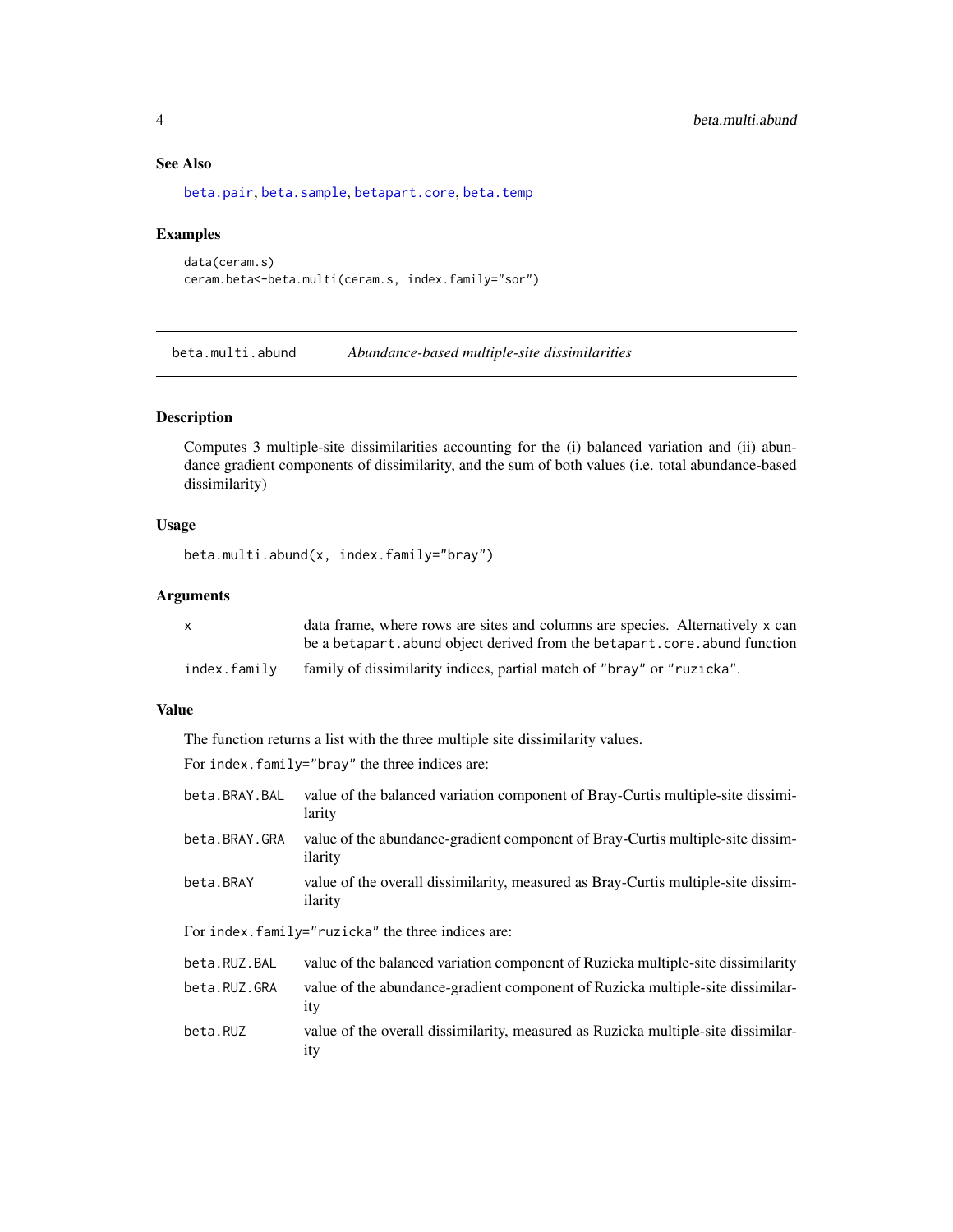#### <span id="page-4-0"></span>beta.pair 5

#### Author(s)

Andrés Baselga

#### References

Baselga, A. 2017. Partitioning abundance-based multiple-site dissimilarity into components: balanced variation in abundance and abundance gradients. Methods in Ecology and Evolution, in press

#### See Also

[beta.pair.abund](#page-5-1), [beta.sample.abund](#page-8-1), [betapart.core.abund](#page-13-1), [beta.multi](#page-2-1)

# Examples

```
require(vegan)
data(BCI)
beta.multi.abund(BCI, index.family="bray")
```
<span id="page-4-1"></span>beta.pair *Incidence-based pair-wise dissimilarities*

#### Description

Computes 3 distance matrices accounting for the (i) turnover (replacement), (ii) nestedness-resultant component, and (iii) total dissimilarity (i.e. the sum of both components).

#### Usage

beta.pair(x, index.family = "sorensen")

#### Arguments

|              | data frame, where rows are sites and columns are species. Alternatively x can |
|--------------|-------------------------------------------------------------------------------|
|              | be a betapart object derived from the betapart, core function                 |
| index.family | family of dissimilarity indices, partial match of "sorensen" or "jaccard".    |

# Value

The function returns a list with three dissimilarity matrices. For index.family="sorensen" the three matrices are:

| beta.sim | dist object, dissimilarity matrix accounting for spatial turnover (replacement),<br>measured as Simpson pair-wise dissimilarity                                      |
|----------|----------------------------------------------------------------------------------------------------------------------------------------------------------------------|
| beta.sne | dist object, dissimilarity matrix accounting for nestedness-resultant dissimilar-<br>ity, measured as the nestedness-fraction of Sorensen pair-wise dissimilarity    |
| beta.sor | dist object, dissimilarity matrix accounting for total dissimilarity, measured as<br>Sorensen pair-wise dissimilarity (a monotonic transformation of beta diversity) |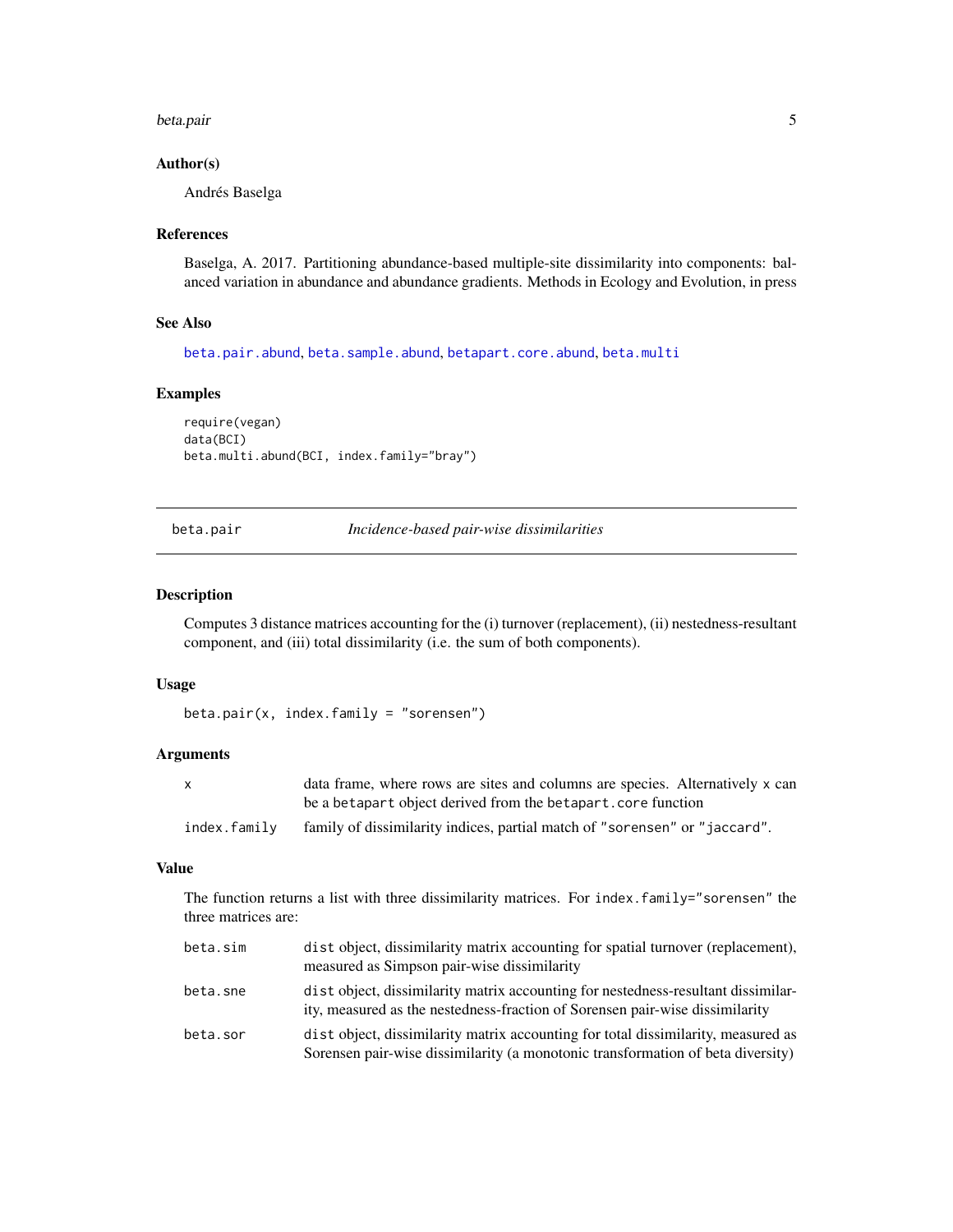<span id="page-5-0"></span>For index.family="jaccard" the three matrices are:

| beta.itu | dist dissimilarity matrix accounting for spatial turnover, measured as the turnover-<br>fraction of Jaccard pair-wise dissimilarity                              |
|----------|------------------------------------------------------------------------------------------------------------------------------------------------------------------|
| beta.jne | dist object, dissimilarity matrix accounting for nestedness-resultant dissimilar-<br>ity, measured as the nestedness-fraction of Jaccard pair-wise dissimilarity |
| beta.jac | dist object, ddissimilarity matrix accounting for beta diversity, measured as<br>Jaccard pair-wise dissimilarity (a monotonic transformation of beta diversity)  |

#### Author(s)

Andrés Baselga and David Orme

#### References

Baselga, A. 2010. Partitioning the turnover and nestedness components of beta diversity. Global Ecology and Biogeography 19:134-143

Baselga, A. 2012. The relationship between species replacement, dissimilarity derived from nestedness, and nestedness. Global Ecology and Biogeography 21, 1223-1232

# See Also

[beta.pair.abund](#page-5-1), cod[ebeta.multi,](#page-2-1) [beta.sample](#page-7-1), [betapart.core](#page-12-1), [beta.temp](#page-10-1)

## Examples

```
data(ceram.s)
ceram.dist<-beta.pair(ceram.s, index.family="jac")
```
<span id="page-5-1"></span>beta.pair.abund *Abundance-based pair-wise dissimilarities*

## Description

Computes 3 distance matrices accounting for the (i) balanced variation in abundances, (ii) abundance gradients, and (iii) total dissimilarity (i.e. the sum of both components).

# Usage

```
beta.pair.abund(x, index.family = "bray")
```
# Arguments

| X.           | data frame, where rows are sites and columns are species. Alternatively x can |
|--------------|-------------------------------------------------------------------------------|
|              | be a betapart, abund object derived from the betapart, core, abund function   |
| index.familv | family of dissimilarity indices, partial match of "bray" or "ruzicka".        |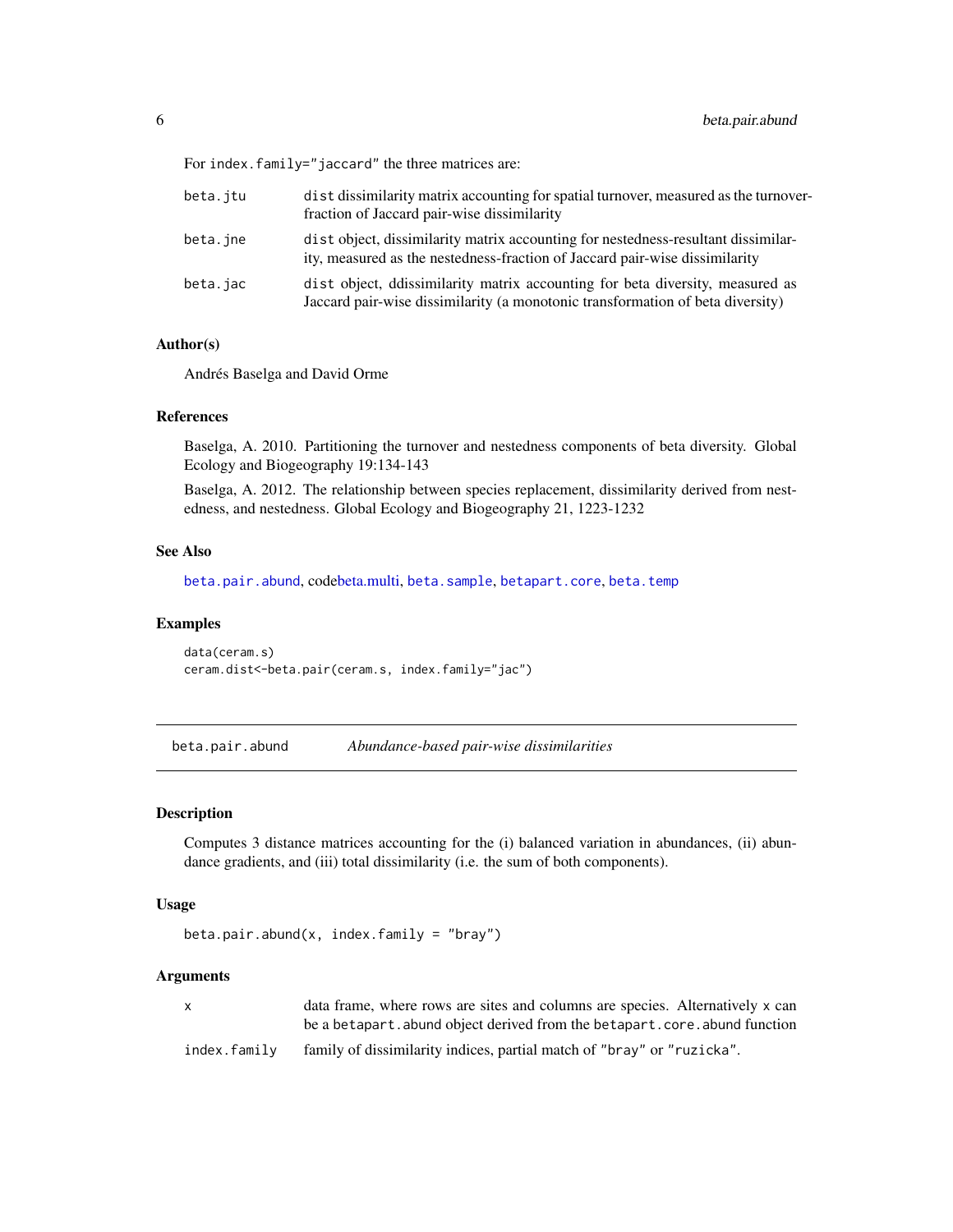# <span id="page-6-0"></span>beta.pair.abund 7

# Value

The function returns a list with three dissimilarity matrices. For index.family="bray" the three matrices are:

| beta.bray.bal | dist object, dissimilarity matrix accounting for the dissimilarity derived from<br>balanced variation in abundance between sites           |
|---------------|--------------------------------------------------------------------------------------------------------------------------------------------|
| beta.bray.gra | dist object, dissimilarity matrix accounting for the dissimilarity derived from<br>unidirectional abundance gradients                      |
| beta.bray     | dist object, dissimilarity matrix accounting for total abundance-based dissimi-<br>larity between sites, measured as the Bray-Curtis index |
|               | For index.family="ruzicka" the three matrices are:                                                                                         |
| beta.ruz.bal  | dist object, dissimilarity matrix accounting for the dissimilarity derived from<br>balanced variation in abundance between sites           |
| beta.ruz.gra  | dist object, dissimilarity matrix accounting for the dissimilarity derived from<br>unidirectional abundance gradients                      |
| beta.ruz      | dist object, dissimilarity matrix accounting for total abundance-based dissimi-<br>larity between sites, measured as the Ruzicka index     |

# Author(s)

Andrés Baselga

# References

Baselga, A. 2013. Separating the two components of abundance-based dissimilarity: balanced changes in abundance vs. abundance gradients. Methods in Ecology and Evolution 4: 552–557

Legendre, P. 2014. Interpreting the replacement and richness difference components of beta diversity. Global Ecology and Biogeography, 23: 1324–1334

# See Also

[beta.multi.abund](#page-3-1), [beta.sample.abund](#page-8-1), [betapart.core.abund](#page-13-1), [beta.pair](#page-4-1)

```
require(vegan)
data(BCI)
BCI.pair<-beta.pair.abund(BCI, index.family="bray")
```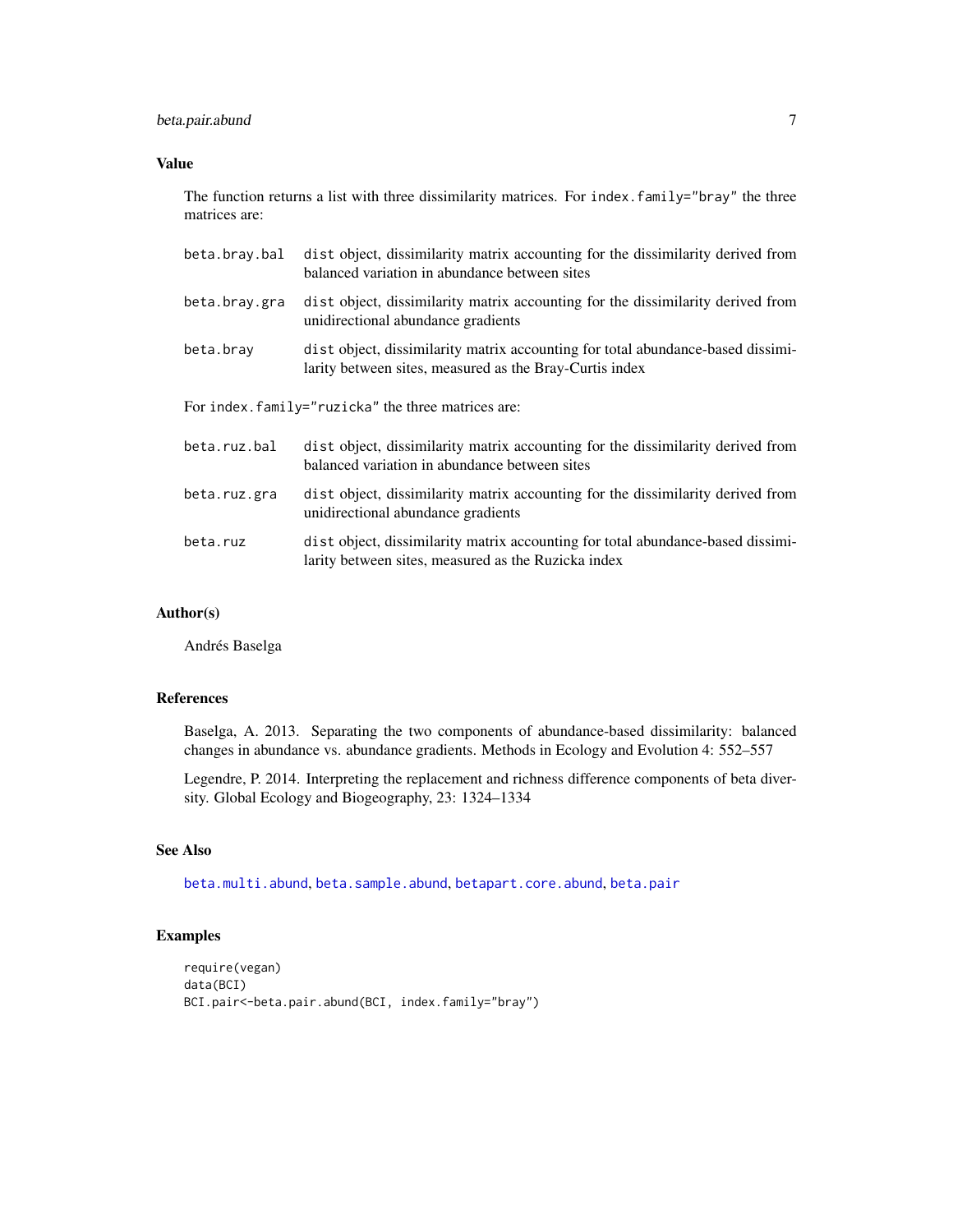<span id="page-7-1"></span><span id="page-7-0"></span>

# Description

Resamples the 3 multiple-site dissimilarities (turnover, nestedness-resultant fraction, and overall beta diversity) for a subset of sites of the original data frame.

# Usage

beta.sample(x, index.family="sorensen", sites=nrow(x\$data), samples = 1)

# Arguments

| $\mathsf{x}$ | data frame, where rows are sites and columns are species. Alternatively x can<br>be a betapart object derived from the betapart. core function. |
|--------------|-------------------------------------------------------------------------------------------------------------------------------------------------|
| index.family | family of dissimilarity indices, partial match of "sorensen" or "jaccard".                                                                      |
| sites        | number of sites for which multiple-site dissimilarities will be computed. If not<br>specified, default is all sites.                            |
| samples      | number of repetitions. If not specified, default is 1.                                                                                          |

# Value

The function returns a list with a dataframe with the resampled 3 multiple-site dissimilarities (turnover fraction, nestedness-resultant fraction and overall dissimilarity; see [beta.multi](#page-2-1)), a vector with the respective means and a vector with the respective standard deviation.

For index.family="sorensen":

|                            | sampled values dataframe containing beta.SIM, beta.SNE and beta.SOR for all samples      |  |
|----------------------------|------------------------------------------------------------------------------------------|--|
| mean.values                | vector containing the mean values of beta. SIM, beta. SNE and beta. SOR among<br>samples |  |
| sd.values                  | vector containing the sd values of beta.SIM, beta.SNE and beta.SOR among<br>samples      |  |
| Forindex.family="jaccard": |                                                                                          |  |
|                            | sampled values dataframe containing beta.JTU, beta.JNE and beta.JAC for all samples      |  |
| mean.values                | vector containing the mean values of beta. TU, beta. JNE and beta. JAC among<br>samples  |  |
| sd.values                  | vector containing the sd values of beta. JTU, beta. JNE and beta. JAC among sam-<br>ples |  |

# Author(s)

Andrés Baselga and David Orme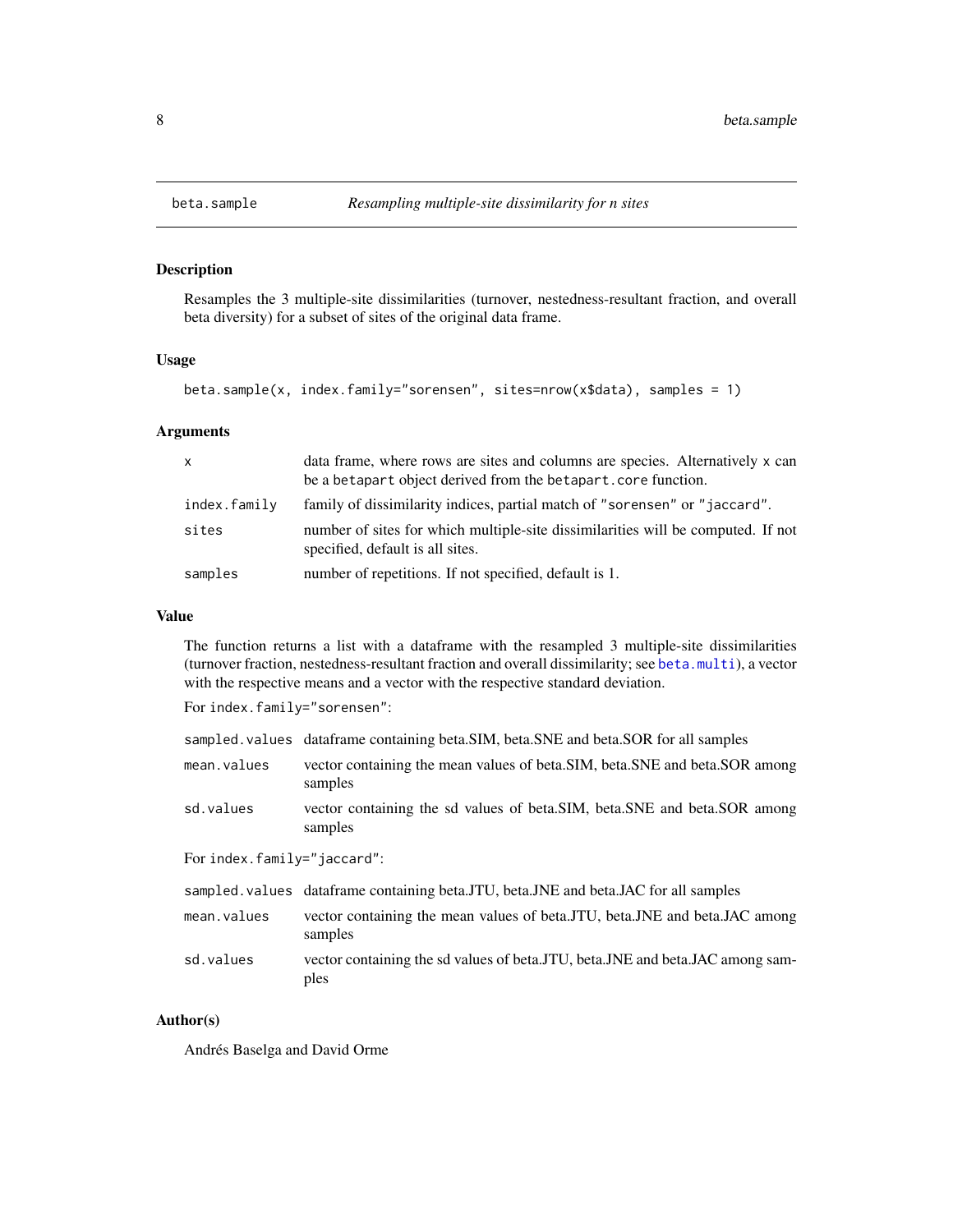#### <span id="page-8-0"></span>References

Baselga, A. 2010. Partitioning the turnover and nestedness components of beta diversity. Global Ecology and Biogeography 19:134-143

Baselga, A. 2012. The relationship between species replacement, dissimilarity derived from nestedness, and nestedness. Global Ecology and Biogeography 21, 1223-1232

# See Also

[beta.multi](#page-2-1), [beta.sample](#page-7-1), [beta.temp](#page-10-1)

#### Examples

```
# Read the data for Northern and Southern European cerambycids
data(ceram.s)
data(ceram.n)
# Resample 100 times the multiple-site dissimilarities
# for 10 countries.
beta.ceram.s<-beta.sample(ceram.s, index.family="sor", sites=10, samples=100)
beta.ceram.n<-beta.sample(ceram.n, index.family="sor", sites=10, samples=100)
# Plot the distributions of beta.SIM in Southern Europe (red)
# and Northern Europe (blue)
plot(density(beta.ceram.s$sampled.values$beta.SIM), col="red", xlim=c(0,1))
lines(density(beta.ceram.n$sampled.values$beta.SIM), col="blue")
# Compute the p-value of difference in beta.SIM between South and North
# (i.e. the probability of finding in the North a higher value than
# in the South)
p.value.beta.SIM<-length(which(beta.ceram.s$sampled.values$beta.SIM<
beta.ceram.n$sampled.values$beta.SIM))/100
p.value.beta.SIM
# The result is 0 and we used 100 samples, so p<0.01
```
<span id="page-8-1"></span>beta.sample.abund *Resampling abundance-based multiple-site dissimilarity for n sites*

#### Description

Resamples the 3 abundance-based multiple-site dissimilarities (balanced variation fraction,abundancegradient fraction, and overall dissimilarity) for a subset of sites of the original data frame.

#### Usage

```
beta.sample.abund(x, index.family="bray", sites = nrow(x), samples = 1)
```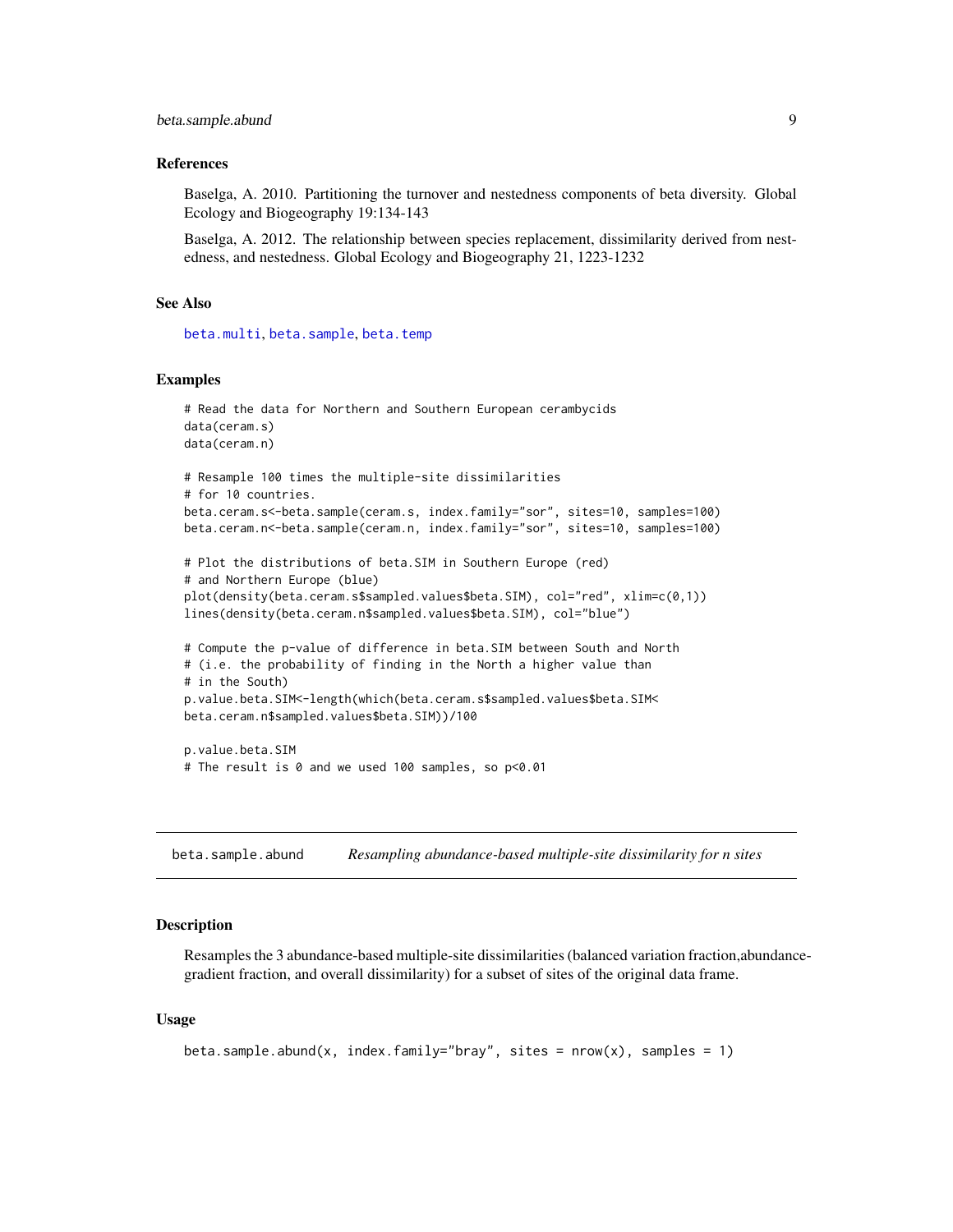#### <span id="page-9-0"></span>Arguments

| x.           | data frame, where rows are sites and columns are species                                                             |
|--------------|----------------------------------------------------------------------------------------------------------------------|
| index.family | family of dissimilarity indices, partial match of "bray" or "ruzicka".                                               |
| sites        | number of sites for which multiple-site dissimilarities will be computed. If not<br>specified, default is all sites. |
| samples      | number of repetitions. If not specified, default is 1.                                                               |

#### Value

The function returns a list with a dataframe with the resampled 3 multiple-site dissimilarities (balanced variation fraction, abundance-gradient fraction and overall dissimilarity; see [beta.multi.abund](#page-3-1)), a vector with the respective means and a vector with the respective standard deviation.

For index.family="bray":

|                             | sampled values data frame containing beta.BRAY.BAL, beta.BRAY.GRA and beta.BRAY for all<br>samples |  |
|-----------------------------|----------------------------------------------------------------------------------------------------|--|
| mean.values                 | vector containing the mean values of beta.BRAY.BAL, beta.BRAY.GRA and<br>beta.BRAY among samples   |  |
| sd.values                   | vector containing the sd values of beta.BRAY.BAL, beta.BRAY.GRA and beta.BRAY<br>among samples     |  |
| For index.family="ruzicka": |                                                                                                    |  |
|                             | sampled. values dataframe containing beta.RUZ.BAL, beta.RUZ.GRA and beta.RUZ for all sam-<br>ples  |  |
| mean.values                 | vector containing the mean values of beta.RUZ.BAL, beta.RUZ.GRA and beta.RUZ<br>among samples      |  |
| sd.values                   | vector containing the sd values of beta.RUZ.BAL, beta.RUZ.GRA and beta.RUZ<br>among samples        |  |

# Author(s)

Andrés Baselga

# References

Baselga, A. 2017. Partitioning abundance-based multiple-site dissimilarity into components: balanced variation in abundance and abundance gradients. Methods in Ecology and Evolution, in press

#### See Also

[beta.multi.abund](#page-3-1), [beta.sample](#page-7-1)

```
require(vegan)
data(BCI)
beta.sample.abund(BCI, index.family="bray", sites=10, samples=100)
```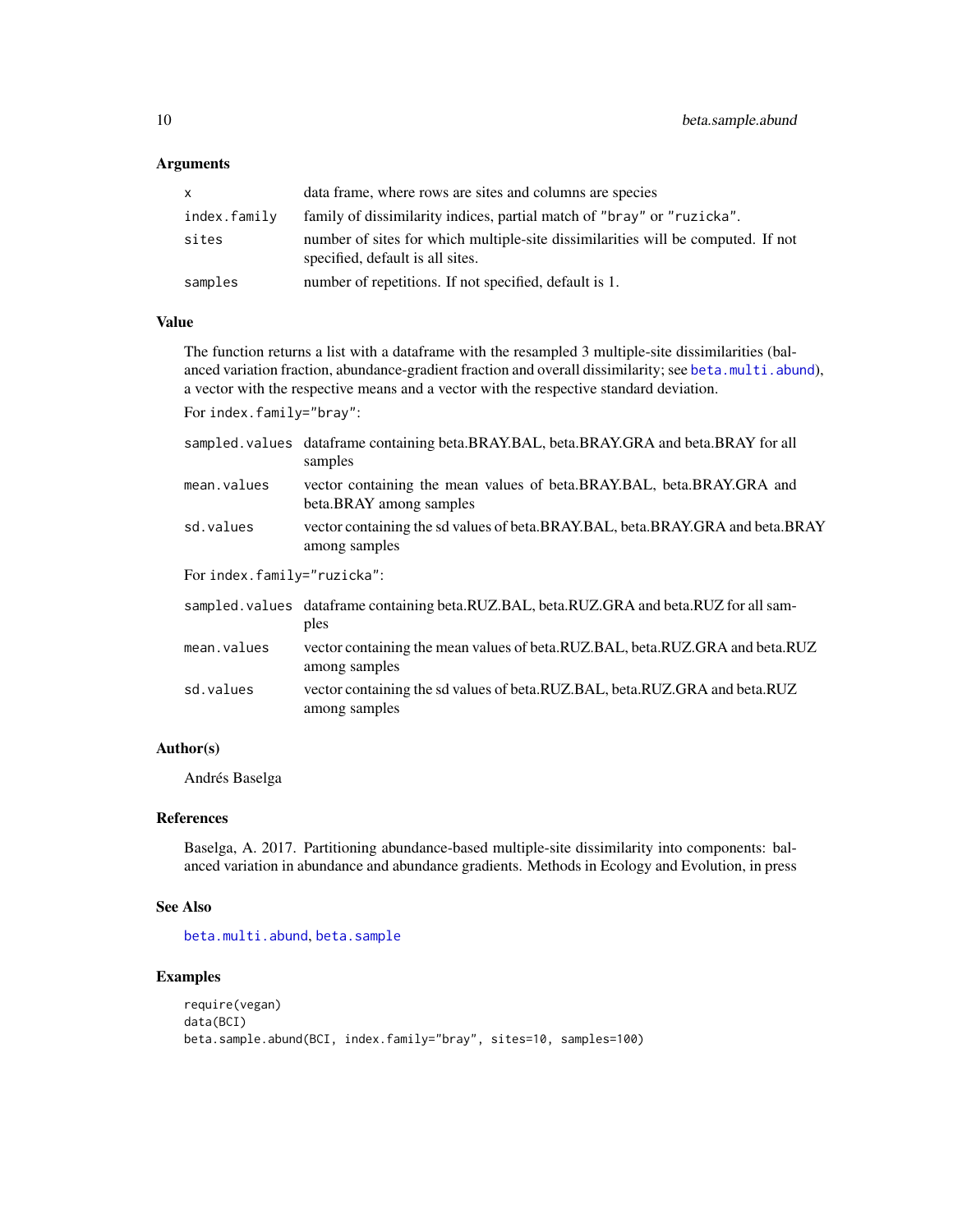#### <span id="page-10-1"></span><span id="page-10-0"></span>Description

Computes the dissimilarity for each locality between time 1 and time 2, considering the turnover and nestedness components of temporal change, and the sum of both values (overall change)

#### Usage

beta.temp(x, y, index.family="sorensen")

# Arguments

| X            | data frame for time 1, where rows are sites and columns are species                                                             |
|--------------|---------------------------------------------------------------------------------------------------------------------------------|
| V            | data frame for time 2, where rows are sites and columns are species. x and y<br>must contain exactly the same sites and species |
| index.family | family of dissimilarity indices, partial match of "sorensen" or "jaccard".                                                      |

# Value

The function returns a data frame where rows are sites and columns are pairwise dissimilarity values between cell composition in time 1 and time 2. For index.family="sorensen" the indices are beta.sim, beta.sne, and beta.sor. For index.family="jaccard" the indices are beta.jtu, beta.sne, and beta.jac.

### Author(s)

Andrés Baselga and David Orme

#### References

Baselga, A. 2010. Partitioning the turnover and nestedness components of beta diversity. Global Ecology and Biogeography 19:134-143

Baselga, A. 2012. The relationship between species replacement, dissimilarity derived from nestedness, and nestedness. Global Ecology and Biogeography 21, 1223-1232

#### See Also

[beta.multi](#page-2-1), [beta.pair](#page-4-1), [beta.sample](#page-7-1), [betapart.core](#page-12-1),

```
data(bbsData)
bbs.t <- beta.temp(bbs1980, bbs2000, index.family="sor")
```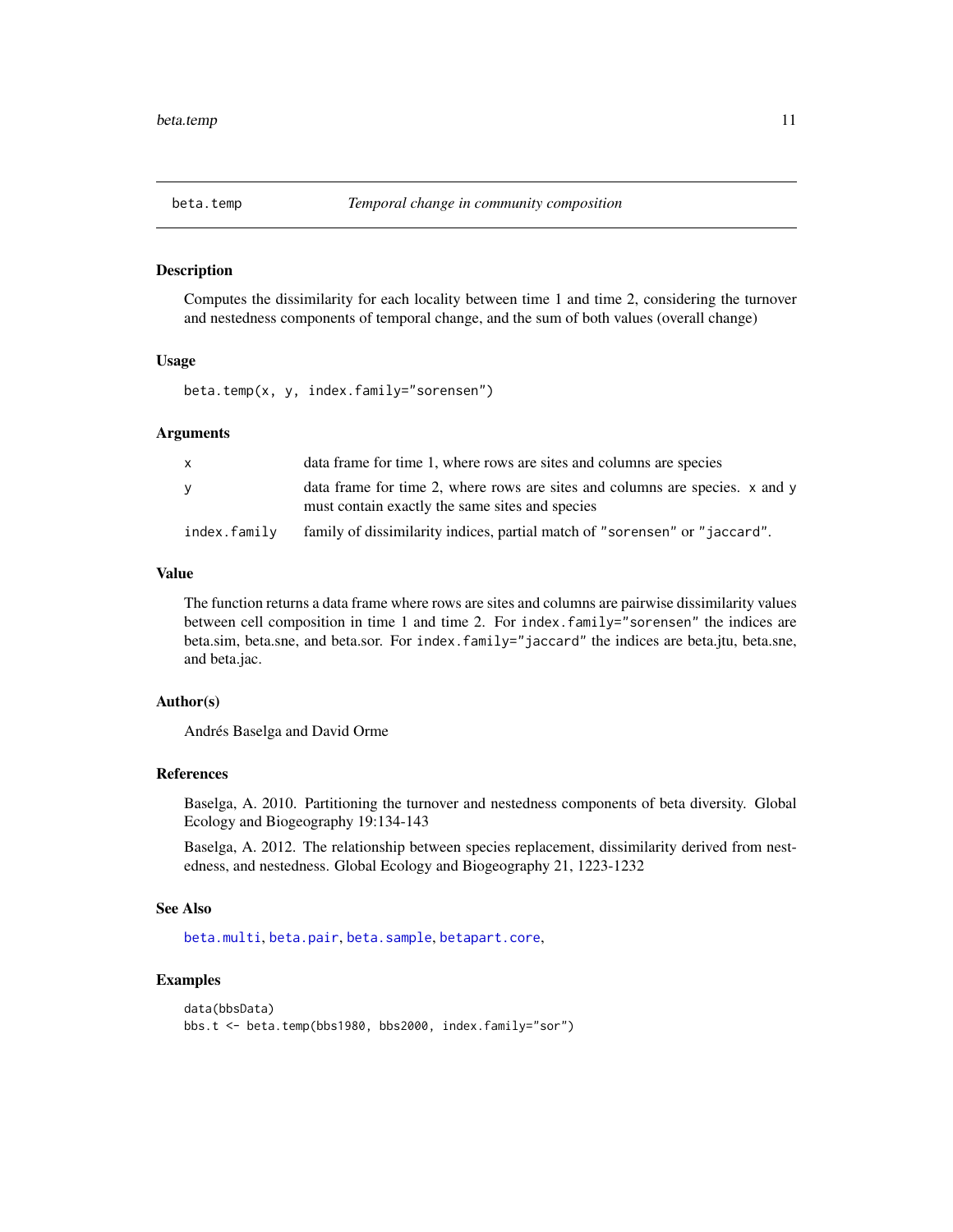#### <span id="page-11-0"></span>Description

betapart allows computing pair-wise dissimilarities (distance matrices) and multiple-site dissimilarities, separating the turnover and nestedness-resultant components of taxonomic (incidence and abundance based), functional and phylogenetic beta diversity.

#### Details

The partitioning of incidence-based dissimilarity can be performed for two different families of indices: Sorensen and Jaccard. The pairwise function beta.pair yields 3 distance matrices accounting for the spatial turnover and the nestedness components of beta-diversity. The third distance matrix accounts for the sum of both componentes, i.e. totaal dissimilarity (a monotonic transoformation of beta diversity. The multiple site function beta.multi yields the spatial turnover and the nestedness components of overall dissimilarity, and the sum of both components, total dissimilarity. The basic calculations for all these multiple-site measures and pairwise dissimilarity matrices can be computed using the function betapart.core, which returns an object of class betapart. This is useful for large datasets as the consuming calculations are done only once, and its result can then be used for computing many indices. The multiple-site values can be randomly sampled a specified number of times for a specified number of sites using the function beta.sample. The aforementioned indices used for assessing spatial patterns can also be used for measuring temporal changes in community composition with the function beta.temp. Likewise, an analogous framework has been implemented for separating the two components of abundance-based dissimilarity (balanced changes in abundance vs. abundance gradients) using commands beta.pair.abund, beta.multi.abund, betapart.core.abund, and beta.sample.abund. The framework has been extended for functional beta diversity with commands functional.betapart.core, functional.beta.pair and functional.beta.multi, and for phylogenetic beta diversity with commands phylo.betapart.core, phylo.beta.pair and phylo.beta.multi.

#### Author(s)

Andrés Baselga, David Orme, Sébastien Villeger, Julien De Bortoli and Fabien Leprieur

#### References

Baselga, A. 2010. Partitioning the turnover and nestedness components of beta diversity. Global Ecology and Biogeography 19:134-143

Baselga, A. 2012. The relationship between species replacement, dissimilarity derived from nestedness, and nestedness. Global Ecology and Biogeography 21, 1223-1232

Baselga, A. 2013. Separating the two components of abundance-based dissimilarity: balanced changes in abundance vs. abundance gradients. Methods in Ecology and Evolution, 4: 552-557

Baselga, A. 2017. Partitioning abundance-based multiple-site dissimilarity into components: balanced variation in abundance and abundance gradients. Methods in Ecology and Evolution, in press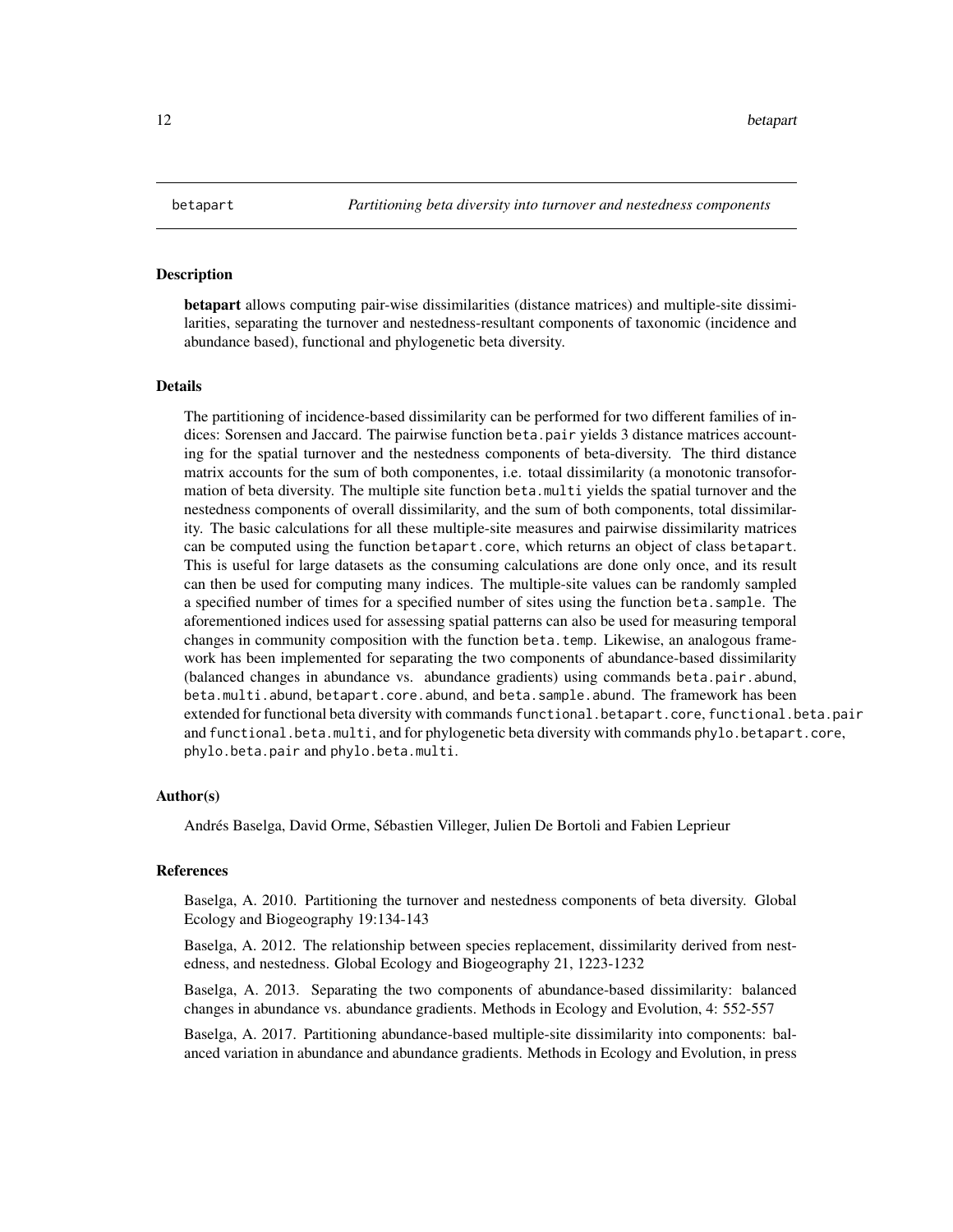# <span id="page-12-0"></span>betapart.core 13

Baselga A, Leprieur, F. 2015. Comparing methods to separate components of beta diversity. Methods in Ecology and Evolution 6: 1069-1079

Baselga A, Orme CDL. 2012. betapart: an R package for the study of beta diversity. Methods Ecol. Evol. 3: 808-812

Legendre P. 2014. Interpreting the replacement and richness difference components of beta diversity. Global Ecology and Biogeography, 23: 1324–1334

Leprieur F, Albouy C, De Bortoli J, Cowman PF, Belwood DR, Mouillot D. 2012. Quantifying phylogenetic beta diversity: distinguishing between "true" turnover of lineages and phylogenetic diversity gradients. PLoS One 7(8): e42760

Villéger, S. Grenouillet, G., Brosse, S. 2013. Decomposing functional beta-diversity reveals that low functional beta-diversity is driven by low functional turnover in European fish assemblages. Global Ecology and Biogeography, 22: 671-681

<span id="page-12-1"></span>betapart.core *Core calculations of betapart*

#### Description

Computes the basic quantities needed for computing the multiple-site beta diversity measures and pairwise dissimilarity matrices.

#### Usage

betapart.core(x)

#### Arguments

x data frame, where rows are sites and columns are species

# Value

The function returns an object of class betapart with the following elements:

| sumSi      | the sum of the species richness values of all sites                                                                     |
|------------|-------------------------------------------------------------------------------------------------------------------------|
| St         | the total richness in the dataset                                                                                       |
| a          | the multiple-site analog of the shared species term                                                                     |
| shared     | a matrix containing the number of species shared between pairs of sites                                                 |
| not.shared | a matrix containing the number of species not shared between pairs of sites: b,<br>$\mathbf c$                          |
|            | sum not shared a matrix containing the total number of species not shared between pairs of sites:<br>$b+c$              |
|            | max.not.shared a matrix containing the total maximum number of species not shared between<br>pairs of sites: $max(b,c)$ |
|            | min.not.shared a matrix containing the total minimum number of species not shared between<br>pairs of sites: $min(b,c)$ |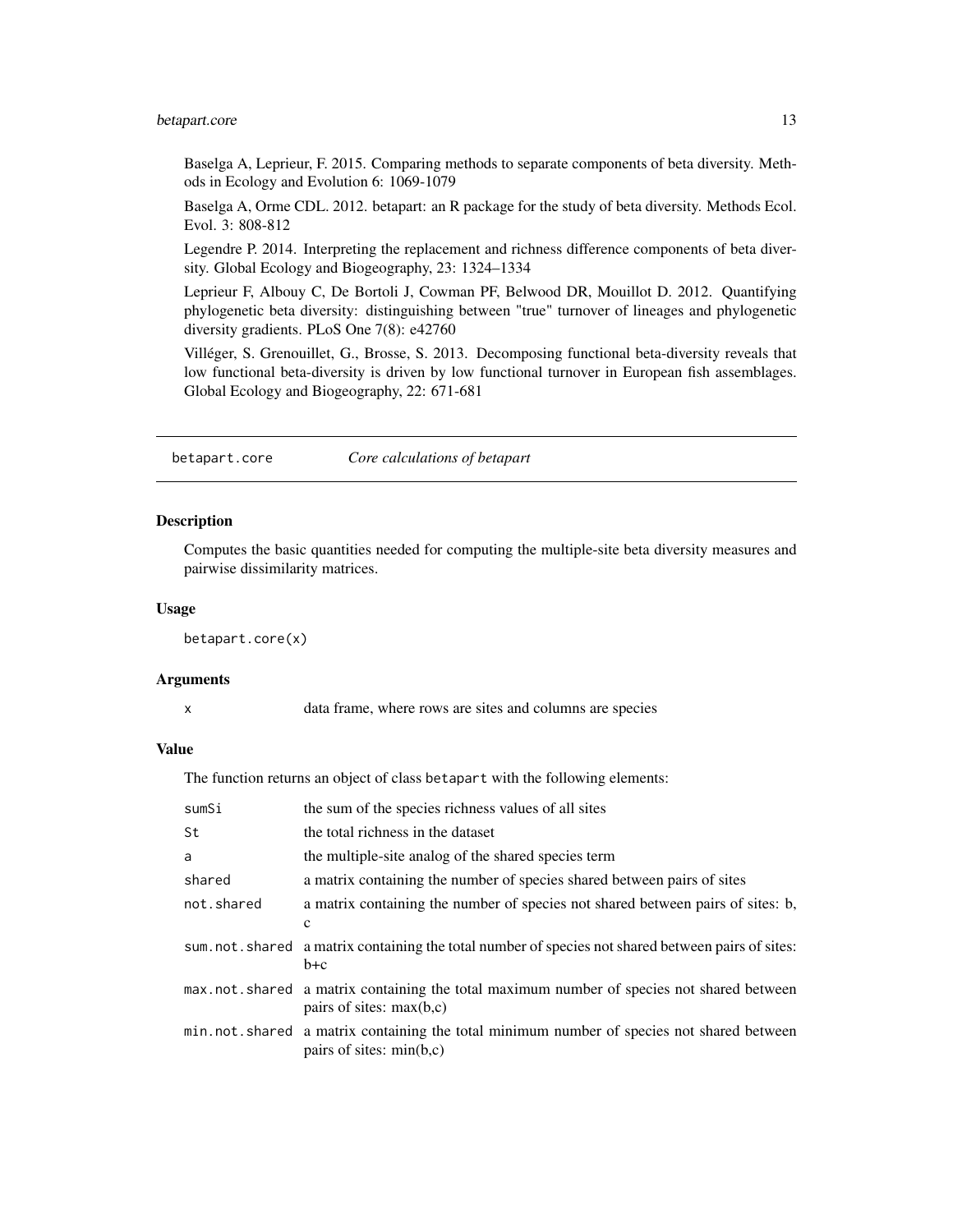#### <span id="page-13-0"></span>Author(s)

Andrés Baselga and David Orme

#### References

Baselga, A. 2010. Partitioning the turnover and nestedness components of beta diversity. Global Ecology and Biogeography 19:134-143

Baselga, A. 2012. The relationship between species replacement, dissimilarity derived from nestedness, and nestedness. Global Ecology and Biogeography 21, 1223-1232

# See Also

[beta.multi](#page-2-1), [beta.pair](#page-4-1), [beta.sample](#page-7-1), [beta.temp](#page-10-1),

# Examples

```
data(ceram.s)
ceram.core.s<-betapart.core(ceram.s)
ceram.dist.jac<-beta.pair(ceram.core.s, index.family="jac")
ceram.dist.sor<-beta.pair(ceram.core.s, index.family="sor")
ceram.multi.jac<-beta.multi(ceram.core.s, index.family="jac")
ceram.multi.sor<-beta.multi(ceram.core.s, index.family="sor")
```
<span id="page-13-1"></span>betapart.core.abund *Core calculations of betapart for abundance-based dissimilarity measures*

#### Description

Computes the basic quantities needed for computing the abundance-based multiple-site dissimilarity measuresc and pairwise dissimilarity matrices.

#### Usage

```
betapart.core.abund(x)
```
#### Arguments

x data frame, where rows are sites and columns are species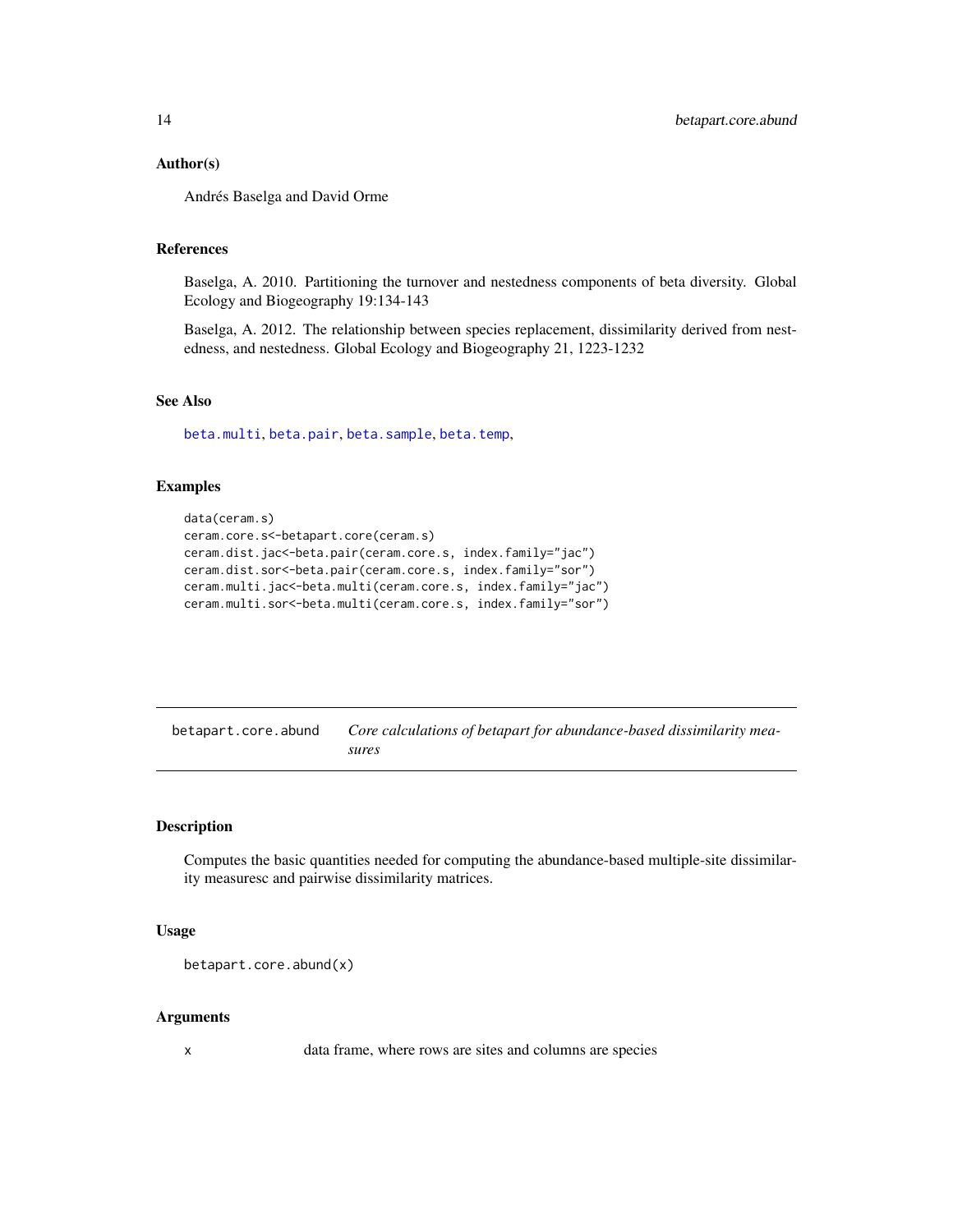# <span id="page-14-0"></span>Value

The function returns an object of class betapart.abund with the following elements:

| multiple.shared.abund |                                                                                                                        |
|-----------------------|------------------------------------------------------------------------------------------------------------------------|
|                       | the multiple-site interesection component in terms of abundances (AM)                                                  |
| pair.shared.abund     |                                                                                                                        |
|                       | a matrix containing the agreement in abundance between pairs of sites $(A)$                                            |
| min.not.shared.abund  |                                                                                                                        |
|                       | a matrix containing the minimum disagreement in abundance between pairs of<br>sites: $min(B,C)$                        |
| max.not.shared.abund  |                                                                                                                        |
|                       | a matrix containing the maximum disagreement in abundance between pairs of<br>sites between pairs of sites: $max(B,C)$ |
| pair.not.shared.abund |                                                                                                                        |
|                       | a matrix containing the total disagreement in abundance between pairs of sites:<br>$B+C$                               |
| <b>Author(s)</b>      |                                                                                                                        |

Andrés Baselga

#### References

Baselga, A. 2013. Separating the two components of abundance-based dissimilarity: balanced changes in abundance vs. abundance gradients. Methods in Ecology and Evolution 4: 552–557

Legendre, P. 2014. Interpreting the replacement and richness difference components of beta diversity. Global Ecology and Biogeography, 23: 1324–1334

Baselga, A. 2017. Partitioning abundance-based multiple-site dissimilarity into components: balanced variation in abundance and abundance gradients. Methods in Ecology and Evolution, in press

# See Also

[beta.multi.abund](#page-3-1), [beta.pair.abund](#page-5-1), [beta.sample.abund](#page-8-1), [betapart.core](#page-12-1)

```
require(vegan)
data(BCI)
core.BCI<-betapart.core.abund(BCI)
pair.BCI<-beta.pair.abund(core.BCI)
multi.BCI<-beta.multi.abund(core.BCI)
```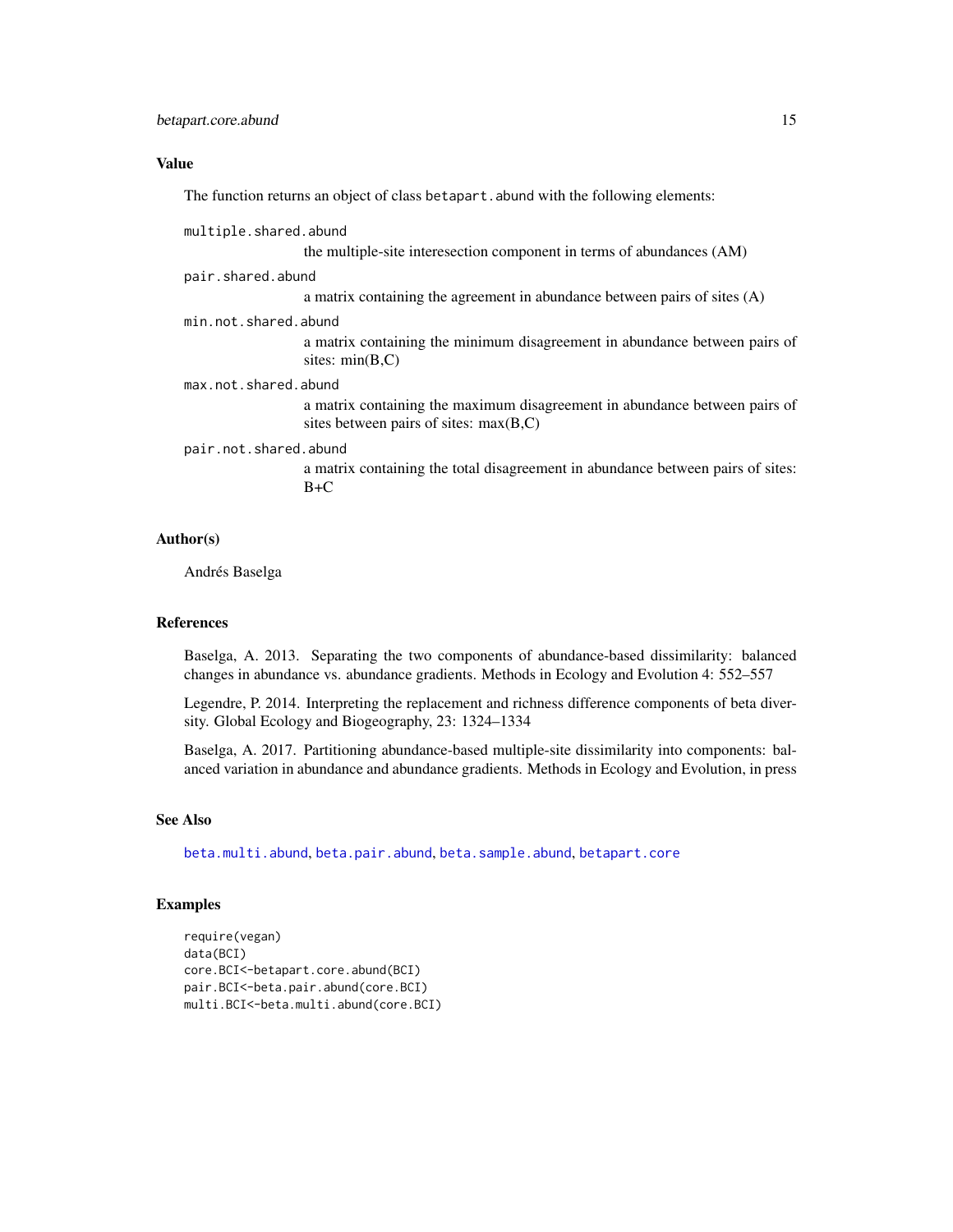<span id="page-15-0"></span>

## Description

Computes 3 distance matrices accounting for the balanced variation and abundance gradient components of Bray-Curtis dissimilarity, and the sum of both values (i.e. Bray-Curtis dissimilarity)

# Usage

bray.part(x)

#### Arguments

| S<br>٦ |  |
|--------|--|
| I<br>٦ |  |

data frame of species abundances, where rows are sites and columns are species.

#### Value

The function returns a list with three dissimilarity matrices.

| bray.bal | dist object, dissimilarity matrix accounting for the dissimilarity derived from<br>balanced variation in abundance between sites           |
|----------|--------------------------------------------------------------------------------------------------------------------------------------------|
| bray.gra | dist object, dissimilarity matrix accounting for the dissimilarity derived from<br>unidirectional abundance gradients                      |
| bray     | dist object, dissimilarity matrix accounting for total abundance-based dissimi-<br>larity between sites, measured as the Bray-Curtis index |

#### Author(s)

Andrés Baselga

#### References

Baselga, A. in press. Separating the two components of abundance-based dissimilarity: balanced changes in abundance vs. abundance gradients. Methods in Ecology and Evolution. DOI: 10.1111/2041- 210X.12029

# See Also

[beta.pair](#page-4-1)

```
require(vegan)
data(BCI)
BCI.matrices<-bray.part(BCI)
```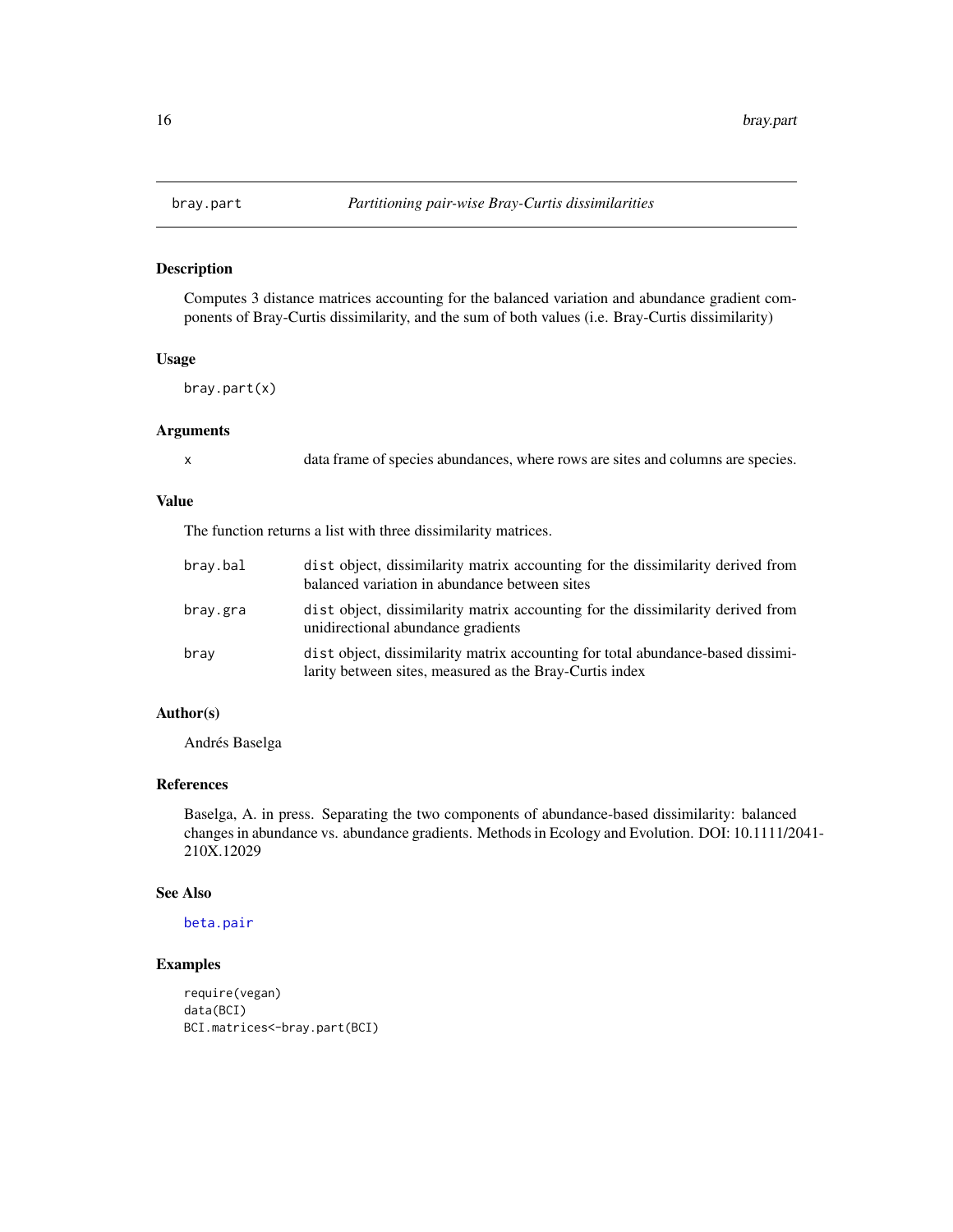<span id="page-16-0"></span>

# Description

The ceram.n data frame has 19 rows and 634 columns. Columns are presence/absence values of 634 species. The variable names are formed from the scientific names. The case names are standard country abbreviations, excepting RSS (Southern European Russia), RSC (Central European Russia) and RSN (Northern European Russia).

#### Usage

data(ceram.n)

# Source

http://www.cerambycidae.net/

# References

- 1. Danilevsky, M. L. 2007. A check-list of Longicorn Beetles (Coleoptera, Cerambycoidea) of Europe.Available at http://www.cerambycidae.net/
- 2. Baselga, A. 2008. Determinants of species richness, endemism and turnover in European longhorn beetles. Ecography 31:263-271

ceram.s *Cerambycidae from Southern European Countries*

#### Description

The ceram.s data frame has 15 rows and 634 columns. Columns are presence/absence values of 634 species. The variable names are formed from the scientific names. The case names are standard country abbreviations, excepting SS (Serbia) and CBH (Croatia and Bosnia-Herzegovina).

#### Usage

```
data(ceram.s)
```
# Source

http://www.cerambycidae.net/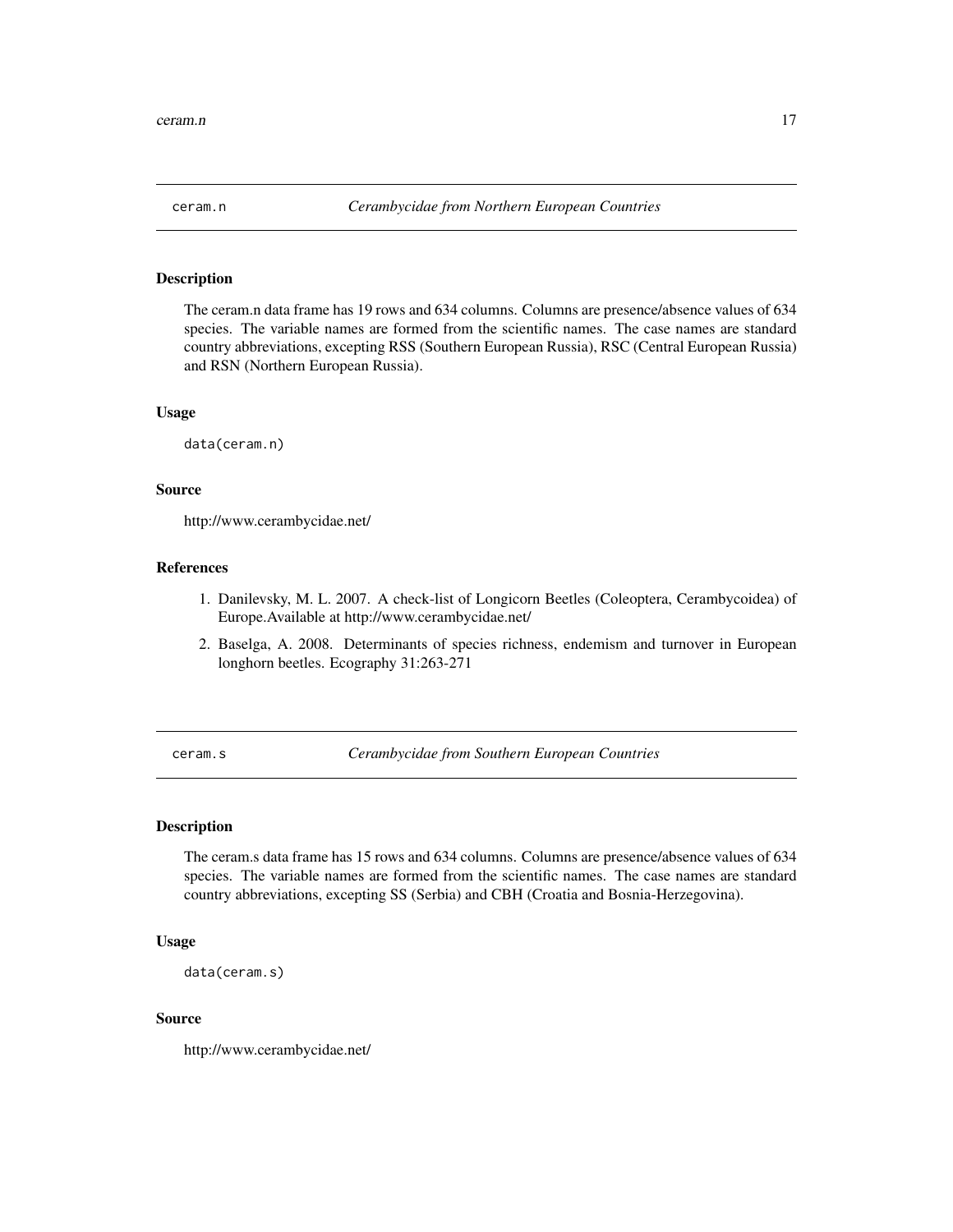#### <span id="page-17-0"></span>References

- 1. Danilevsky, M. L. 2007. A check-list of Longicorn Beetles (Coleoptera, Cerambycoidea) of Europe.Available at http://www.cerambycidae.net/
- 2. Baselga, A. 2008. Determinants of species richness, endemism and turnover in European longhorn beetles. Ecography 31:263-271

<span id="page-17-1"></span>functional.beta.multi *Multiple-site functional dissimilarities*

#### Description

Computes 3 multiple-site functional dissimilarities accounting for the spatial turnover and the nestedness components of functional beta diversity, and the sum of both values. Functional dissimilarities are based on volume of convex hulls intersections in a multidimensional functional space.

#### Usage

functional.beta.multi(x, traits, index.family="sorensen", warning.time=TRUE)

#### Arguments

| $\times$     | data frame, where rows are sites and columns are species. Alternatively x can be<br>a functional. betapart object derived from the functional. betapart. core<br>function                                                                                                                                                                                                          |
|--------------|------------------------------------------------------------------------------------------------------------------------------------------------------------------------------------------------------------------------------------------------------------------------------------------------------------------------------------------------------------------------------------|
| traits       | if x is not a functional. betapart object, a data frame, where rows are species<br>and columns are functional space dimensions (i.e. quantitative traits or synthetic<br>axes after PCoA). Number of species in each site must be strictly higher than<br>number of dimensions. Number of dimensions should not exceed 4 and number<br>of sites should not exceed 10. See Details. |
| index.family | family of dissimilarity indices, partial match of "sorensen" or "jaccard".                                                                                                                                                                                                                                                                                                         |
| warning.time | a logical value indicating whether computation of multiple-site dissimilarities<br>would stop if number of dimensions exceeds 4 or if number of sites exceeds 10.<br>If turn to FALSE, computation process can be tracked in the step. fbc. txt file,<br>see Details.                                                                                                              |

#### Details

For multiple-site dissimilarities metrics ( $N>2$  sites), the volume of the union of the N convex hulls is computed using the inclusion-exclusion principle (Villéger et al., 2011). It requires to compute the volume of all the intersections between 2 to N convex hulls. Intersection between k>2 convex hulls is computed as the intersection between the two convex hulls shaping intersections between the corresponding k-1 convex hulls, e.g.  $V(AnBnC)=V( (AnB)n(BnC)$ ). For N sites, computing multiple-site dissimilarity metrics thus requires computing  $2^N$ -(N+1) pair-wise intersections between convex hulls in a multidimensional functional space. Computation time of the intersection between two convex hulls increases with the number of dimensions (D) of the functional space. Therefore, to prevent from running very long computation process warning.time is set by default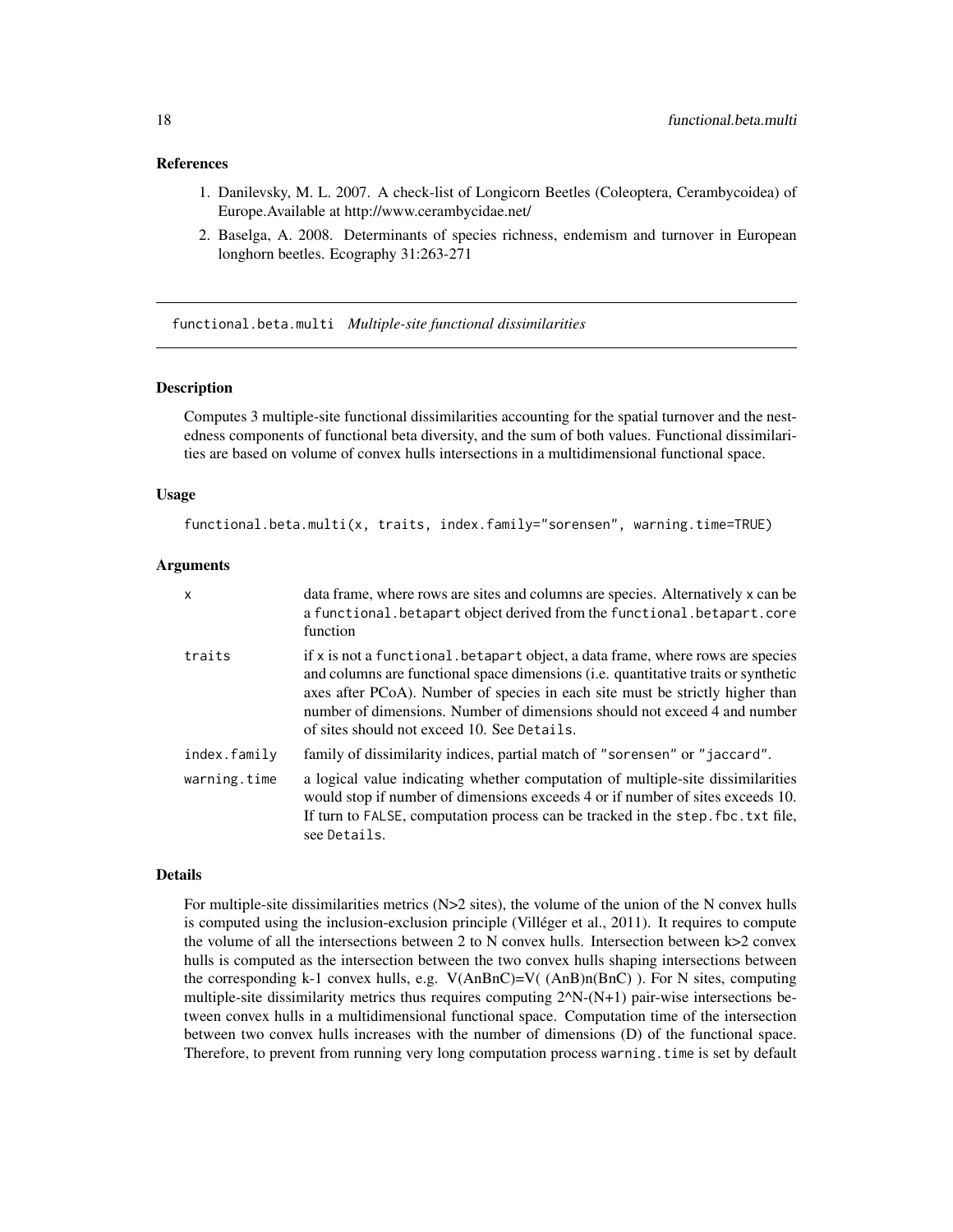# <span id="page-18-0"></span>functional.beta.multi 19

to stop the function if D>4 or N>10. Computation progress can be tracked in the "step.fbc.txt" file written in the working directory. This table shows proportion of steps completed for computing convex hull volume shaping each site ("FRi") and intersections between them ("intersection\_k").

### Value

The function returns a list with the three multiple site functional dissimilarity values.

For index.family="sorensen" the three indices are:

| beta.SIM                                           | value of the functional turnover component, measured as Simpson derived func-<br>tional dissimilarity                                   |  |
|----------------------------------------------------|-----------------------------------------------------------------------------------------------------------------------------------------|--|
| beta.SNE                                           | value of the functional nestedness component, measured as Nestedness-resultant<br>fraction of Sorensen derived functional dissimilarity |  |
| beta.SOR                                           | value of the overall functional beta diversity, measured as Sorensen derived<br>functional dissimilarity                                |  |
| For index. family="jaccard" the three indices are: |                                                                                                                                         |  |
| beta.JTU                                           | value of the functional turnover component, measured as turnover fraction of<br>Jaccard derived functional dissimilarity                |  |
| beta.JNE                                           | value of the functional nestedness component, measured as Nestedness-resultant<br>fraction of Jaccard derived functional dissimilarity  |  |

beta.JAC value of the overall functional beta diversity, measured as Jaccard derived functional dissimilarity

### Author(s)

Sébastien Villéger, Andrés Baselga and David Orme

#### References

Villéger S., Novack-Gottshal P. & Mouillot D. 2011. The multidimensionality of the niche reveals functional diversity changes in benthic marine biotas across geological time. Ecology Letters. 14, 561–568

Baselga, A. 2012. The relationship between species replacement, dissimilarity derived from nestedness, and nestedness. Global Ecology and Biogeography 21, 1223-1232

Villéger, S. Grenouillet, G., Brosse, S. 2013. Decomposing functional beta-diversity reveals that low functional beta-diversity is driven by low functional turnover in European fish assemblages. Global Ecology and Biogeography, 22: 671-681

# See Also

[functional.beta.pair](#page-19-1), [functional.betapart.core](#page-21-1), [beta.multi](#page-2-1)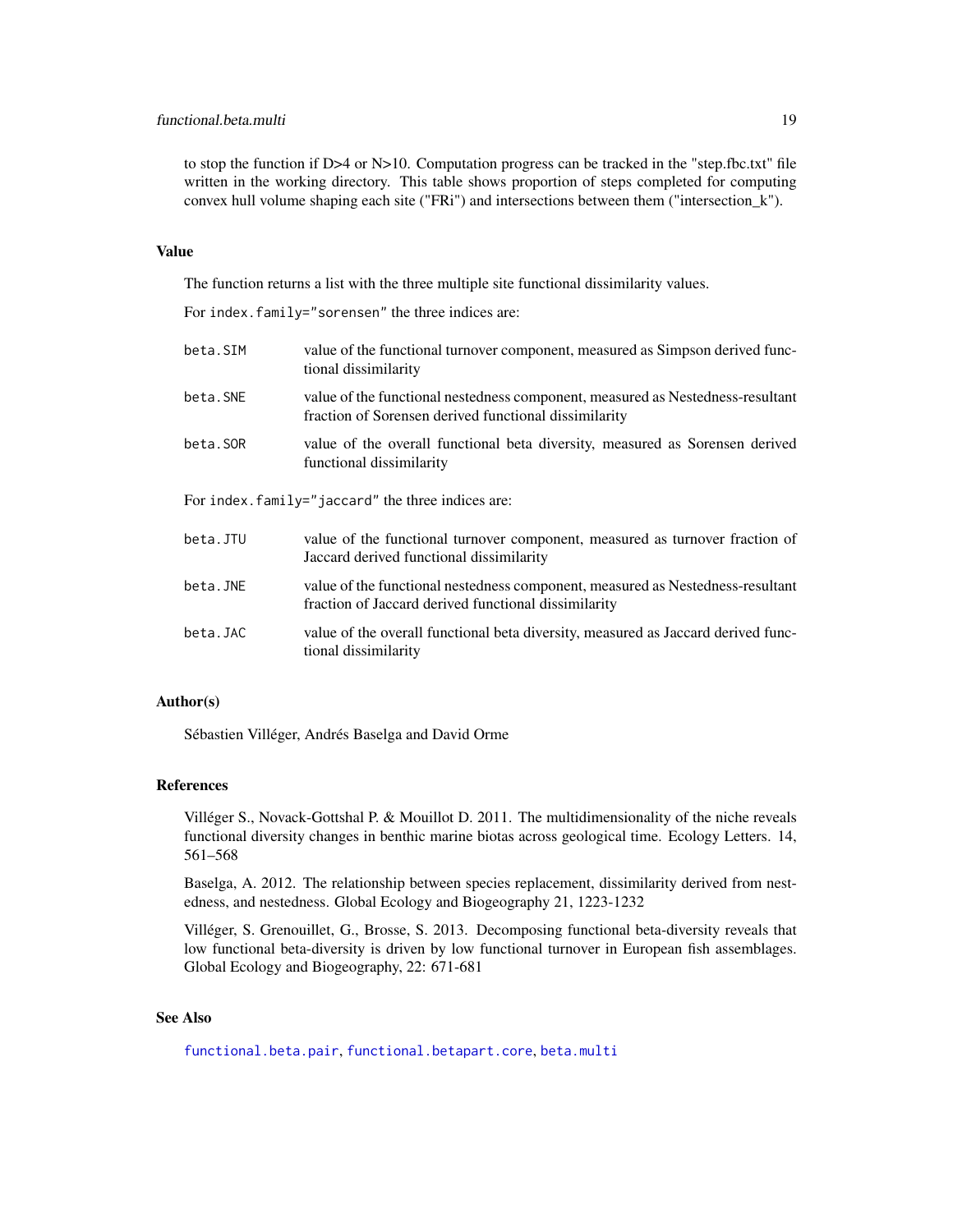#### Examples

```
##### 4 communities in a 2D functional space (convex hulls are rectangles)
traits.test<-cbind(c(1,1,1,2,2,3,3,4,4,5,5), c(1,2,4,1,2,3,5,1,4,3,5))
dimnames(traits.test) <- list(paste("sp", 1:11, sep=""), c("Trait 1", "Trait 2"))
comm.test<-matrix(0,4,11,dimnames=list( c("A","B","C","D") , paste("sp",1:11,sep="") ) )
comm.test["A",c(1,2,4,5)]<-1
comm.test["B",c(1,3,8,9)]<-1
comm.test["C",c(6,7,10,11)]<-1
comm.test["D",c(2,4,7,9)]<-1
plot(5,5,xlim=c(0,6), ylim=c(0,6), type="n", xlab="Trait 1",ylab="Trait 2")
points(traits.test[,1],traits.test[,2], pch=21,cex=1.5,bg="black")
rect(1,1,4,4, col="#458B0050", border="#458B00") ; text(2.5,2.5,"B",col="#458B00",cex=1.5)
polygon(c(2,1,3,4), c(1,2,5,4), col="#DA70D650", border="#DA70D6") ;
text(2.5,3,"D",col="#DA70D6",cex=1.5)
rect(1,1,2,2, col="#FF000050" , border="#FF0000") ; text(1.5,1.5,"A",col="#FF0000",cex=1.5)
rect(3,3,5,5, col="#1E90FF50", border="#1E90FF") ; text(4,4.2,"C",col="#1E90FF",cex=1.5)
test.multi<-functional.beta.multi(x=comm.test, traits=traits.test, index.family = "jaccard" )
test.multi
test.multi.ABC<-functional.beta.multi(x=comm.test[c("A","B","C"),], traits=traits.test,
index.family = "jaccard" )
test.multi.ABC
test.multi.ABD<-functional.beta.multi(x=comm.test[c("A","B","D"),], traits=traits.test,
index.family = "jaccard" )
test.multi.ABD
```
<span id="page-19-1"></span>functional.beta.pair *Pair-wise functional dissimilarities*

# Description

Computes 3 distance matrices accounting for the spatial turnover and nestedness components of functional beta diversity, and the sum of both values. Functional dissimilarities are based on volume of convex hulls intersections in a multidimensional functional space.

#### Usage

```
functional.beta.pair(x, traits, index.family="sorensen")
```
#### Arguments

x data frame, where rows are sites and columns are species. Alternatively x can be a functional.betapart object derived from the functional.betapart.core function

<span id="page-19-0"></span>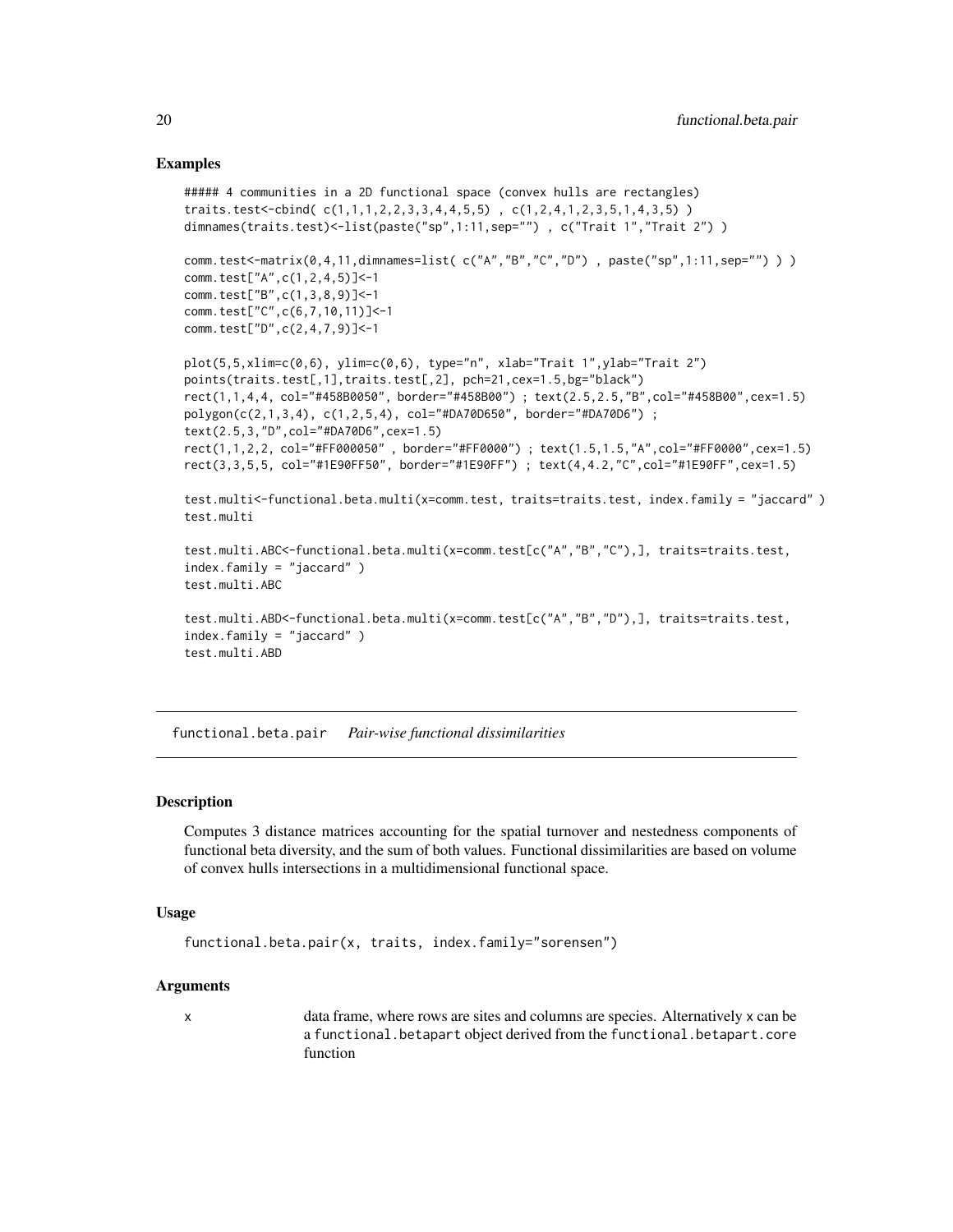<span id="page-20-0"></span>

| traits       | if x is not a functional. betapart object, a data frame, where rows are species                        |
|--------------|--------------------------------------------------------------------------------------------------------|
|              | and columns are functional space dimensions (i.e. quantitative traits or synthetic                     |
|              | axes after PCoA). Number of species in each site must be strictly higher than<br>number of dimensions. |
| index.family | family of dissimilarity indices, partial match of "sorensen" or "jaccard".                             |

#### Value

The function returns a list with three functional dissimilarity matrices.

For index.family="sorensen" the three matrices are:

- funct.beta.sim dist object, dissimilarity matrix accounting for functional turnover, measured as Simpson derived pair-wise functional dissimilarity
- funct.beta.sne dist object, dissimilarity matrix accounting for nestedness-resultant functional dissimilarity, measured as the nestedness-fraction of Sorensen derived pair-wise functional dissimilarity
- funct.beta.sor dist object, dissimilarity matrix accounting for functional beta diversity, measured as Sorensen derived pair-wise functional dissimilarity
- For index.family="jaccard" the three matrices are:
- funct.beta.jtu dist object, dissimilarity matrix accounting for functional turnover, measured as the turnover-fraction of Jaccard derived pair-wise functional dissimilarity
- funct.beta.jne dist object, dissimilarity matrix accounting for nestedness-resultant functional dissimilarity, measured as the nestedness-fraction of Jaccard derived pair-wise functional dissimilarity
- funct.beta.jac dist object, dissimilarity matrix accounting for functional beta diversity, measured as Jaccard derived pair-wise functional dissimilarity

# Author(s)

Sébastien Villéger, Andrés Baselga and David Orme

# References

Villéger S., Novack-Gottshal P. & Mouillot D. 2011. The multidimensionality of the niche reveals functional diversity changes in benthic marine biotas across geological time. Ecology Letters. 14, 561–568

Baselga, A. 2012. The relationship between species replacement, dissimilarity derived from nestedness, and nestedness. Global Ecology and Biogeography 21, 1223-1232

Villéger, S. Grenouillet, G., Brosse, S. 2013. Decomposing functional beta-diversity reveals that low functional beta-diversity is driven by low functional turnover in European fish assemblages. Global Ecology and Biogeography, 22: 671-681

# See Also

[functional.beta.multi](#page-17-1), [functional.betapart.core](#page-21-1), [beta.pair](#page-4-1)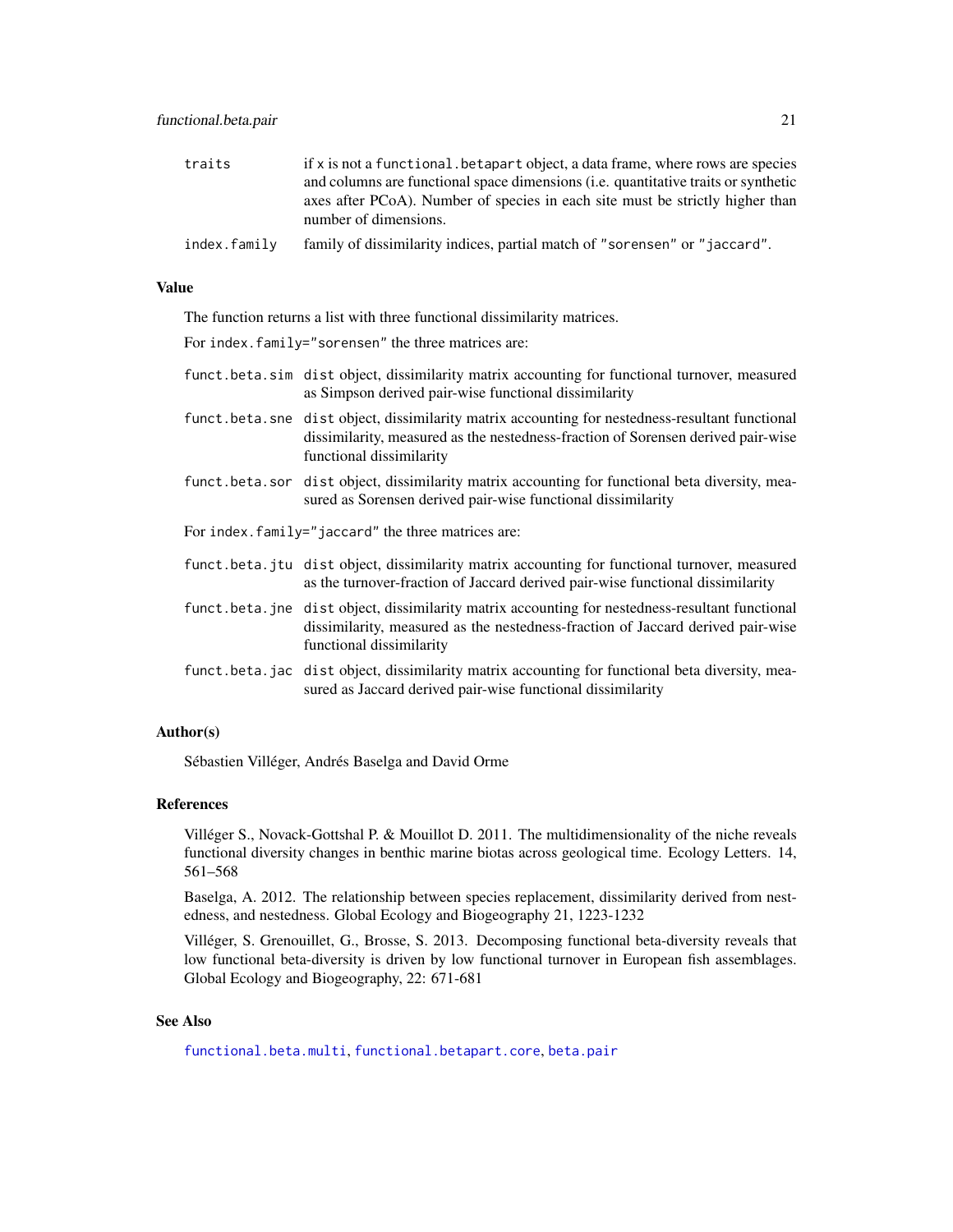# Examples

```
##### 4 communities in a 2D functional space (convex hulls are rectangles)
traits.test<-cbind(c(1,1,1,2,2,3,3,4,4,5,5), c(1,2,4,1,2,3,5,1,4,3,5))
dimnames(traits.test)<-list(paste("sp",1:11,sep=""), c("Trait 1","Trait 2"))
comm.test<-matrix(0,4,11,dimnames=list( c("A","B","C","D") , paste("sp",1:11,sep="") ) )
comm.test["A",c(1,2,4,5)]<-1
comm.test["B",c(1,3,8,9)]<-1
comm.test["C",c(6,7,10,11)]<-1
comm.test["D",c(2,4,7,9)]<-1
plot(5,5,xlim=c(0,6), ylim=c(0,6), type="n", xlab="Trait 1",ylab="Trait 2")
points(traits.test[,1],traits.test[,2], pch=21,cex=1.5,bg="black")
rect(1,1,4,4, col="#458B0050", border="#458B00") ; text(2.5,2.5,"B",col="#458B00",cex=1.5)
polygon(c(2,1,3,4), c(1,2,5,4), col="#DA70D650", border="#DA70D6") ;
text(2.5,3,"D",col="#DA70D6",cex=1.5)
rect(1,1,2,2, col="#FF000050" , border="#FF0000") ; text(1.5,1.5,"A",col="#FF0000",cex=1.5)
rect(3,3,5,5, col="#1E90FF50", border="#1E90FF") ; text(4,4.2,"C",col="#1E90FF",cex=1.5)
```

```
test.pair<-functional.beta.pair(x=comm.test, traits=traits.test, index.family = "jaccard" )
lapply(test.pair,round,2)
```
<span id="page-21-1"></span>functional.betapart.core

*Core calculations of functional dissimilarities metrics*

# **Description**

Computes the basic quantities needed for computing the multiple-site functional beta diversity measures and pairwise functional dissimilarity matrices.

#### Usage

functional.betapart.core(x, traits, multi=TRUE, warning.time=TRUE, return.details=FALSE)

#### Arguments

| $\times$     | data frame, where rows are sites and columns are species.                                                                                                                                                                                                             |
|--------------|-----------------------------------------------------------------------------------------------------------------------------------------------------------------------------------------------------------------------------------------------------------------------|
| traits       | data frame, where rows are species and columns are functional space dimensions<br>(i.e. quantitative traits or synthetic axes after PCoA). Number of species in each<br>site must be strictly higher than number of dimensions.                                       |
| multi        | a logical value indicating whether basic quantities for multiple-site functional<br>beta-diversity should be computed. See Details.                                                                                                                                   |
| warning.time | a logical value indicating whether computation of multiple-site dissimilarities<br>would stop if number of dimensions exceeds 4 or if number of sites exceeds 10.<br>If turn to FALSE, computation process can be tracked in the step. fbc. txt file,<br>see Details. |

<span id="page-21-0"></span>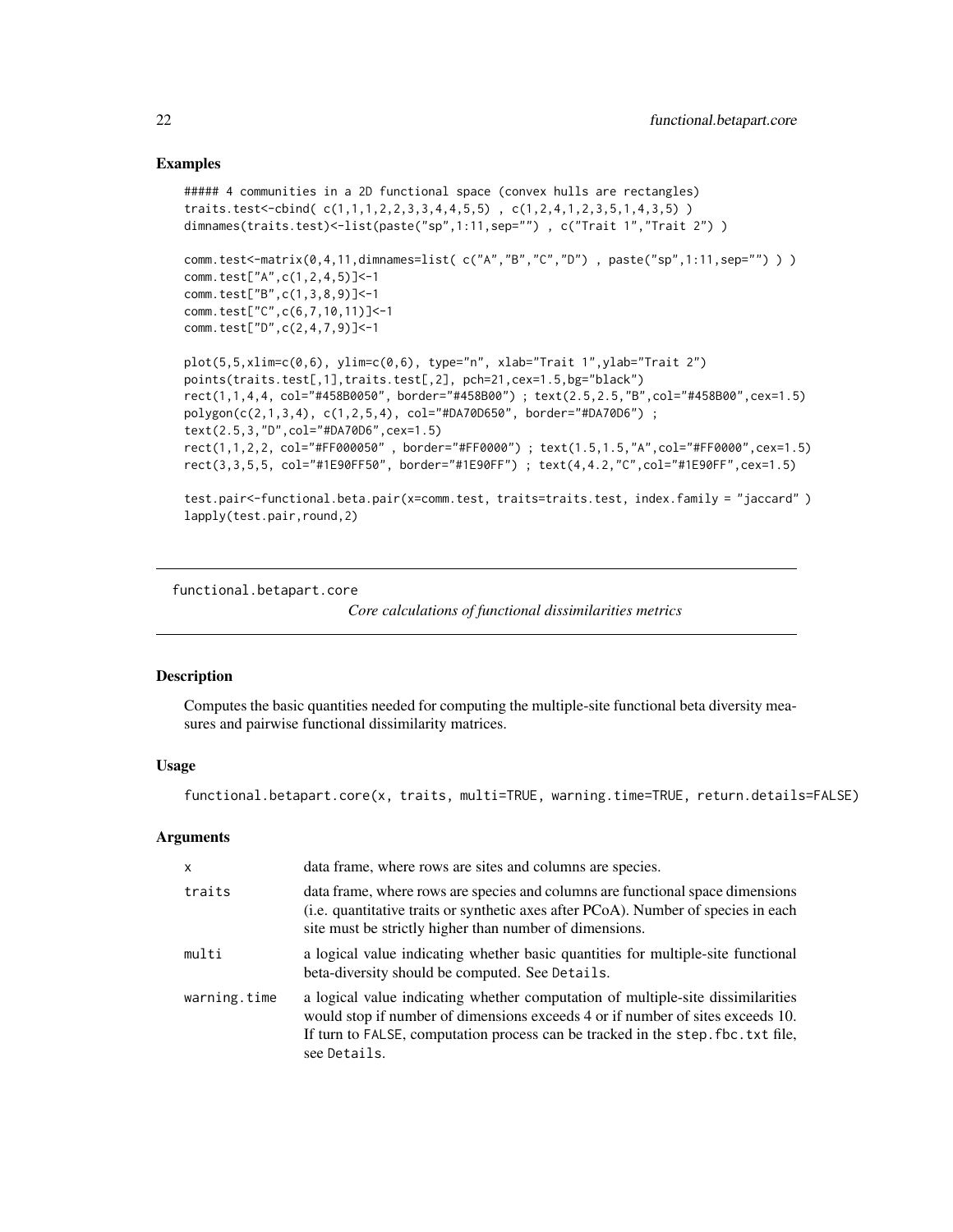return.details a logical value indicating whether volume and coordinates of vertices of convex hulls shaping each site and their intersections in the functional space should be returned.

# Details

For multiple-site dissimilarities metrics  $(N>2$  sites), the volume of the union of the N convex hulls is computed using the inclusion-exclusion principle (Villéger et al., 2011). It requires to compute the volume of all the intersections between 2 to N convex hulls. Intersection between k>2 convex hulls is computed as the intersection between the two convex hulls shaping intersections between the corresponding k-1 convex hulls, e.g. V(AnBnC)=V( (AnB)n(BnC) ). For N sites, computing multiple-site dissimilarity metrics thus requires computing  $2^N\text{N}-(N+1)$  pair-wise intersections between convex hulls in a multidimensional functional space. Computation time of the intersection between two convex hulls increases with the number of dimensions (D) of the functional space. Therefore, to prevent from running very long computation process warning.time is set by default to stop the function if D>4 or N>10. Computation progress can be tracked in the "step.fbc.txt" file written in the working directory. This table shows proportion of steps completed for computing convex hull volume shaping each site ("FRi") and intersections between them ("intersection\_k").

#### Value

The function returns an object of class betapart with the following elements:

| sumFRi         | the sum of the functional richness values of all sites                                                                                                                                                                                                                                                                                                                                                                                                                                                                                                                                                                                                                  |
|----------------|-------------------------------------------------------------------------------------------------------------------------------------------------------------------------------------------------------------------------------------------------------------------------------------------------------------------------------------------------------------------------------------------------------------------------------------------------------------------------------------------------------------------------------------------------------------------------------------------------------------------------------------------------------------------------|
| FRt            | the total functional richness in the dataset                                                                                                                                                                                                                                                                                                                                                                                                                                                                                                                                                                                                                            |
| a              | the multiple-site analog of the shared functional richness term                                                                                                                                                                                                                                                                                                                                                                                                                                                                                                                                                                                                         |
| shared         | a matrix containing the functional richness shared between pairs of sites                                                                                                                                                                                                                                                                                                                                                                                                                                                                                                                                                                                               |
| not.shared     | a matrix containing the functional richness not shared between pairs of sites: b,<br>$\mathbf{C}$                                                                                                                                                                                                                                                                                                                                                                                                                                                                                                                                                                       |
|                | sum not shared a matrix containing the total functional richness not shared between pairs of<br>sites: b+c                                                                                                                                                                                                                                                                                                                                                                                                                                                                                                                                                              |
|                | max not shared a matrix containing the total maximum functional richness not shared between<br>pairs of sites: $max(b,c)$                                                                                                                                                                                                                                                                                                                                                                                                                                                                                                                                               |
| min.not.shared | a matrix containing the total minimum functional richness not shared between<br>pairs of sites: $min(b,c)$                                                                                                                                                                                                                                                                                                                                                                                                                                                                                                                                                              |
| details        | if return.details=TRUE a list of two lists: \$CH a list with a vector (FRi) of<br>functional richness in each site (i.e. convex hull volume) and coord_vertices<br>a list of N matrices with the coordinates of species being vertices in the D-<br>dimensions functional space. \$intersections a list of 3 lists: \$combinations,<br>N-1 matrices with all combinations of 2 to N sites (numbers are rank of sites in<br>x); \$volumes, N-1 vectors with the volume inside the intersection between<br>each combination of sites; \$coord_vertices, list of N-1 matrices with the<br>coordinates of the vertices shaping these intersections (NA if no intersection). |

#### Author(s)

Sébastien Villéger, Andrés Baselga and David Orme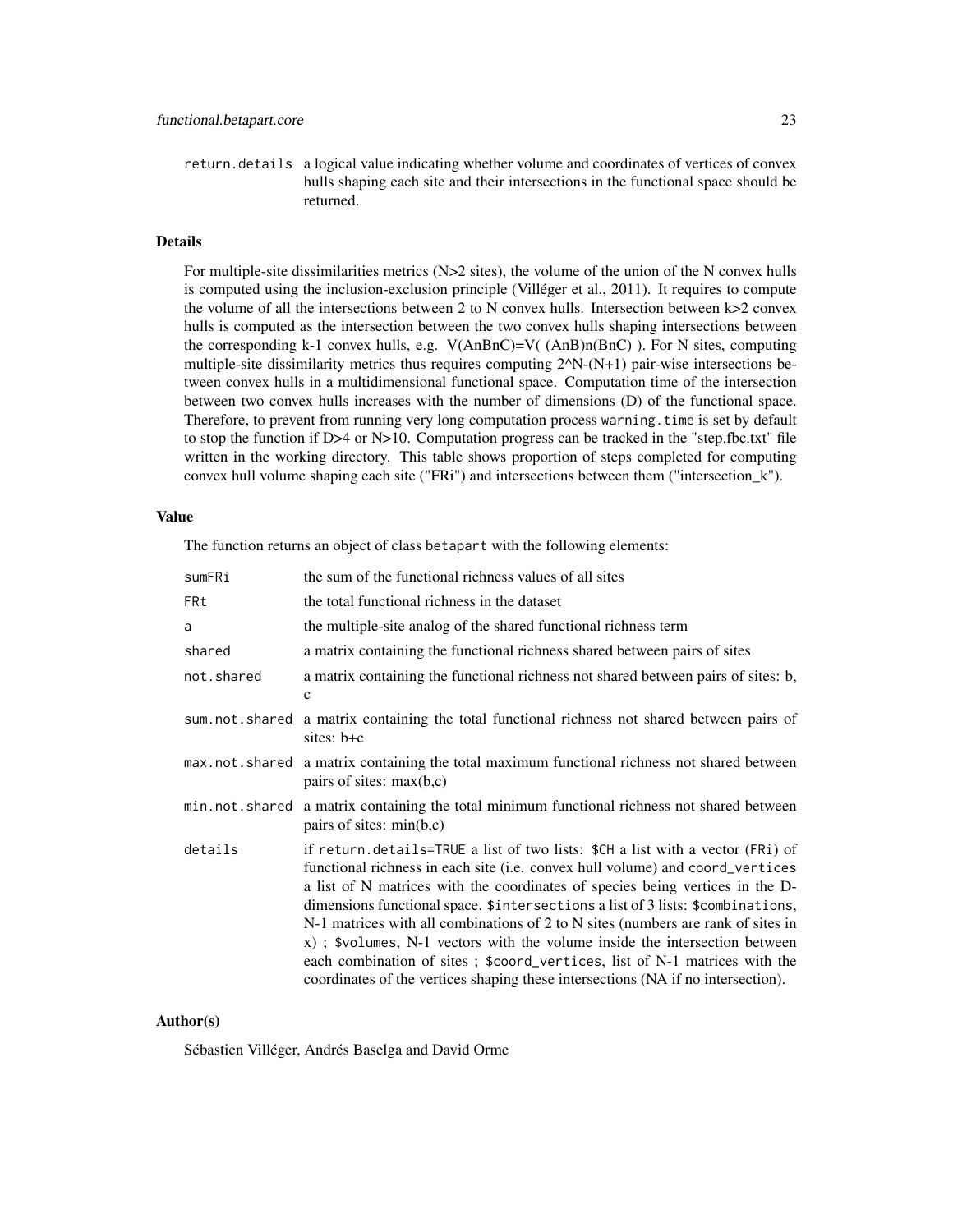#### <span id="page-23-0"></span>References

Villéger S., Novack-Gottshal P. & Mouillot D. 2011. The multidimensionality of the niche reveals functional diversity changes in benthic marine biotas across geological time. Ecology Letters. 14, 561–568

Baselga, A. 2012. The relationship between species replacement, dissimilarity derived from nestedness, and nestedness. Global Ecology and Biogeography 21, 1223-1232

Villéger, S. Grenouillet, G., Brosse, S. 2013. Decomposing functional beta-diversity reveals that low functional beta-diversity is driven by low functional turnover in European fish assemblages. Global Ecology and Biogeography, 22: 671-681

# See Also

[functional.beta.multi](#page-17-1), [functional.beta.pair](#page-19-1), [betapart.core](#page-12-1)

# Examples

```
##### 4 communities in a 2D functional space (convex hulls are rectangles)
traits.test<-cbind( c(1,1,1,2,2,3,3,4,4,5,5) , c(1,2,4,1,2,3,5,1,4,3,5) )
dimnames(traits.test)<-list(paste("sp",1:11,sep="") , c("Trait 1","Trait 2") )
```

```
comm.test<-matrix(0,4,11,dimnames=list( c("A","B","C","D") , paste("sp",1:11,sep="") ) )
comm.test["A",c(1,2,4,5)]<-1
comm.test["B",c(1,3,8,9)]<-1
comm.test["C",c(6,7,10,11)]<-1
comm.test["D",c(2,4,7,9)]<-1
```

```
plot(5,5,xlim=c(0,6), ylim=c(0,6), type="n", xlabel"Train='Trait 1", ylabel="Trait 2")points(traits.test[,1],traits.test[,2], pch=21,cex=1.5,bg="black")
rect(1,1,4,4, col="#458B0050", border="#458B00") ; text(2.5,2.5,"B",col="#458B00",cex=1.5)
polygon(c(2,1,3,4), c(1,2,5,4), col="#DA70D650", border="#DA70D6") ;
text(2.5,3,"D",col="#DA70D6",cex=1.5)
rect(1,1,2,2, col="#FF000050" , border="#FF0000") ; text(1.5,1.5,"A",col="#FF0000",cex=1.5)
rect(3,3,5,5, col="#1E90FF50", border="#1E90FF") ; text(4,4.2,"C",col="#1E90FF",cex=1.5)
```

```
test.core<-functional.betapart.core(x=comm.test, traits=traits.test, multi=TRUE,
return.details=FALSE)
test.core
```

```
# using functional.betapart.core to get details on intersections
# when only pairwise dissimilarity is computed
test.core.pair<-functional.betapart.core(x=comm.test, traits=traits.test, multi=FALSE,
return.details=TRUE)
test.core.pair
```

```
# for multiple dissimilarity
test.core.multi<-functional.betapart.core(x=comm.test, traits=traits.test, multi=TRUE,
return.details=TRUE)
test.core.multi
```
# using core outputs to compute pairwise and multiple functional dissimilarities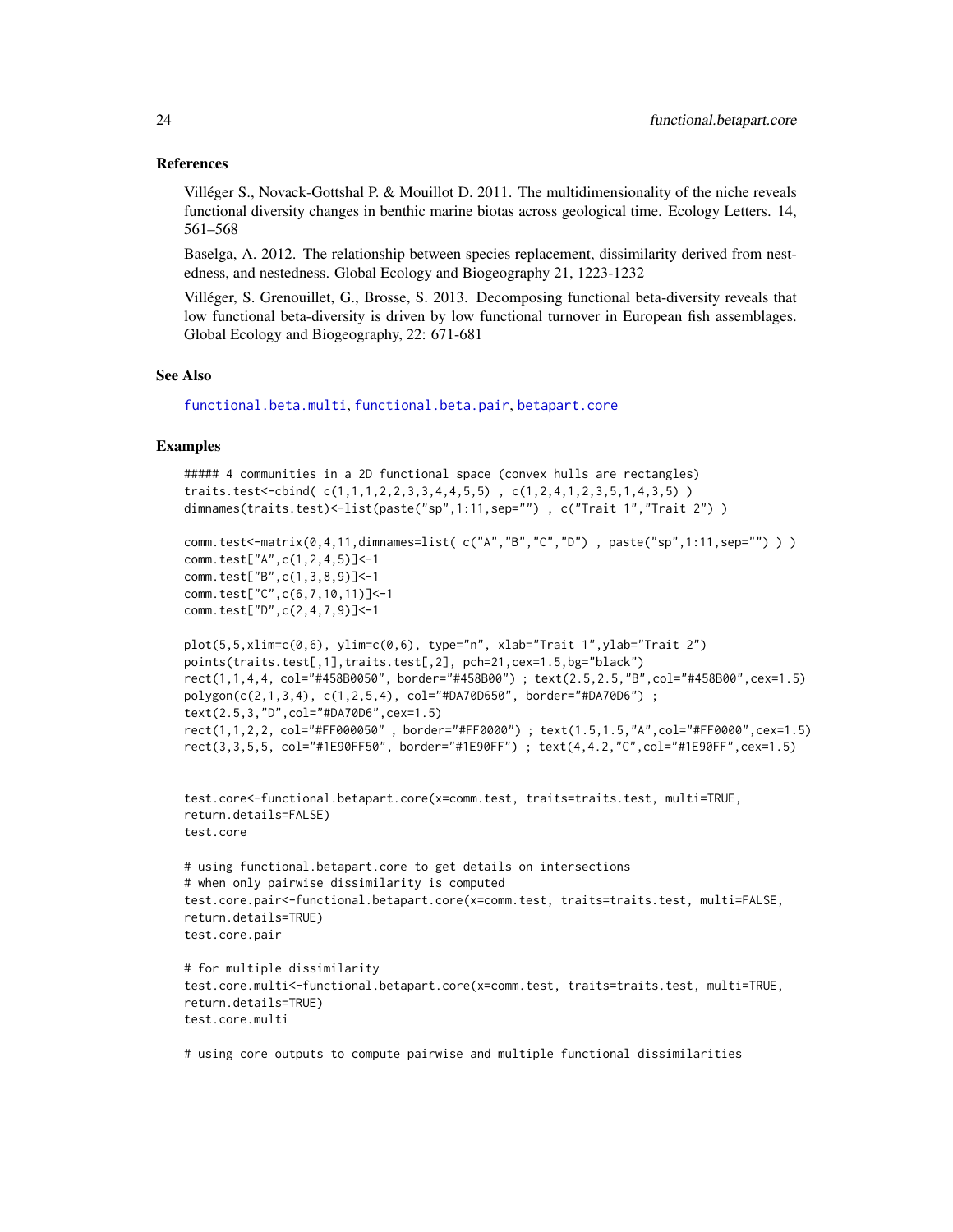```
functional.beta.pair(x=test.core.pair, index.family = "jaccard" )
functional.beta.multi(x=test.core.multi, index.family = "jaccard" )
```
<span id="page-24-1"></span>phylo.beta.multi *Multiple-site phylogenetic dissimilarities*

#### Description

Computes 3 distance values accounting for the multiple-site phylogenetic turnover and nestedness components of phylogenetic beta diversity, and the sum of both values. Phylogenetic dissimilarities are based on Faith's phylogenetic diversity.

#### Usage

phylo.beta.multi(x, tree, index.family="sorensen")

#### Arguments

| X.           | a community matrix or data frame, where rows are sites and columns are species.<br>Alternatively x can be a phylo. betapart object derived from the phylo. betapart. core<br>function |
|--------------|---------------------------------------------------------------------------------------------------------------------------------------------------------------------------------------|
| tree         | a phylogenetic tree of class phylo with tips names identic to species names from<br>the community matrix.                                                                             |
| index.family | family of dissimilarity indices, partial match of "sorensen" or "jaccard".                                                                                                            |

#### Details

The Sorensen dissimilarity index allows computing the PhyloSor index (Bryant et al. 2008) whereas the Jaccard dissimilarity index allows computing the UniFrac index (Lozupone & Knight 2005).

# Value

The function returns a list with three phylogenetic dissimilarity values.

For index.family="sorensen" the three values are:

- phylo.beta.sim dist object, dissimilarity value accounting for phylogenetic turnover, measured as Simpson derived multiple-site phylogenetic dissimilarity
- phylo.beta.sne dist object, dissimilarity value accounting for nestedness-resultant phylogenetic dissimilarity, measured as the nestedness-fraction of Sorensen derived multiplesite phylogenetic dissimilarity
- phylo.beta.sor dist object, dissimilarity value accounting for phylogenetic beta diversity, measured as Sorensen derived multiple-site phylogenetic dissimilarity

For index.family="jaccard" the three values are: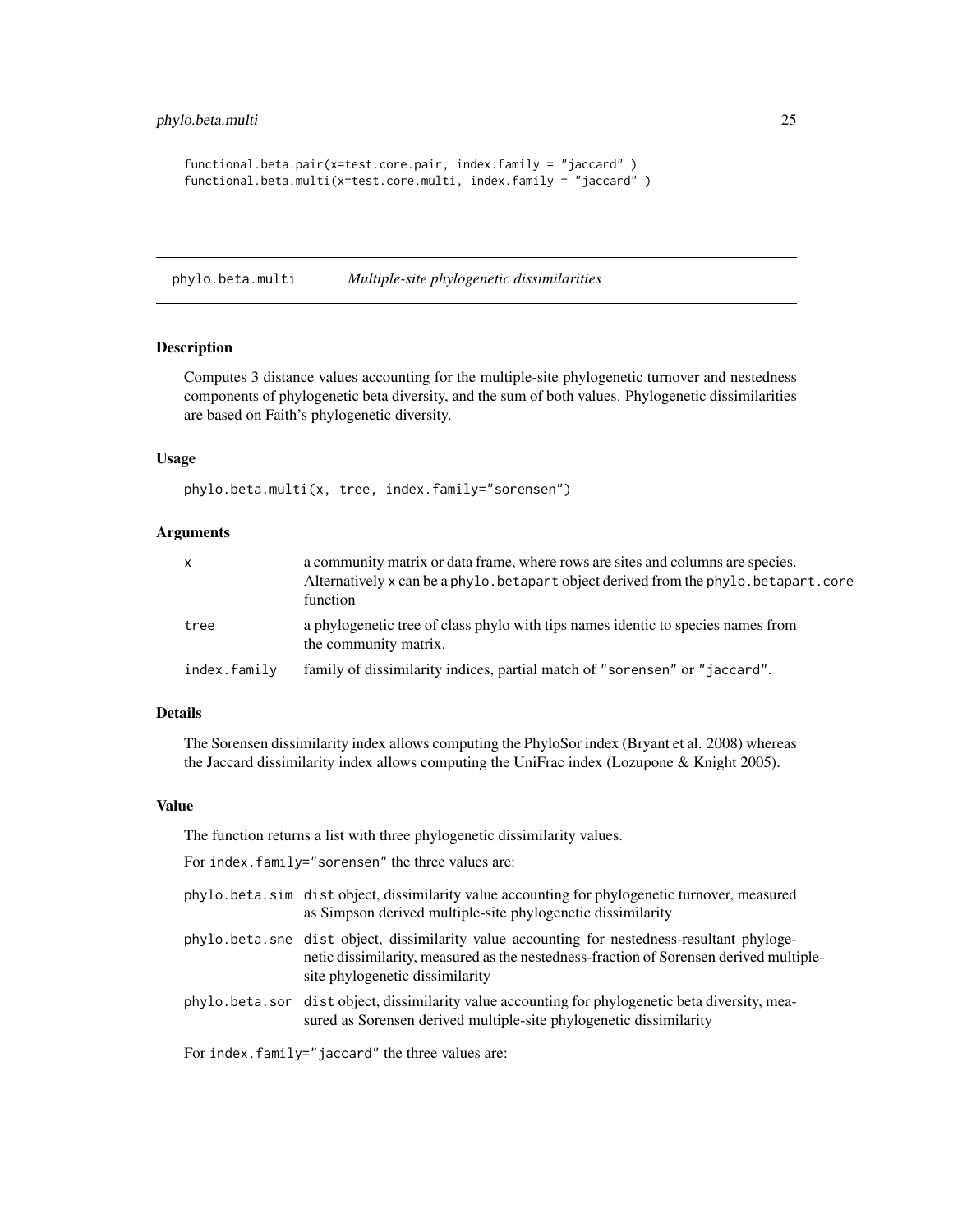<span id="page-25-0"></span>

| phylo.beta.jtu dist object, dissimilarity value accounting for phylogenetic turnover, measured<br>as the turnover-fraction of Jaccard derived multiple-site phylogenetic dissimi-<br>larity                              |
|--------------------------------------------------------------------------------------------------------------------------------------------------------------------------------------------------------------------------|
| phylo.beta.jne dist object, dissimilarity value accounting for nestedness-resultant phyloge-<br>netic dissimilarity, measured as the nestedness-fraction of Jaccard derived multiple-<br>site phylogenetic dissimilarity |
| phylo, beta, jac dist object, dissimilarity value accounting for phylogenetic beta diversity, mea-<br>sured as Jaccard derived multiple-site phylogenetic dissimilarity                                                  |

# Author(s)

Julien De Bortoli (juldebortoli@yahoo.fr), Fabien Leprieur(fabien.leprieur@univ-montp2.fr), Andrés Baselga and David Orme

#### **References**

Baselga A. (2012) The relationship between species replacement, dissimilarity derived from nestedness, and nestedness. Global Ecology and Biogeography 21, 1223-1232

Bryant JA, Lamanna C, Morlon H, Kerkhoff AJ, Enquist BJ, et al. (2008) Microbes on mountainsides: Contrasting elevational patterns of bacterial and plant diversity. Proceedings of the National Academy of Sciences of the United States of America 105: 11505-11511.

Faith DP, Lozupone CA, Nipperess D, Knight R (2009) The Cladistic Basis for the Phylogenetic Diversity (PD) Measure Links Evolutionary Features to Environmental Gradients and Supports Broad Applications of Microbial Ecology's "Phylogenetic Beta Diversity" Framework. Int J Mol Sci 10: 4723-4741. doi: 10.3390/ijms10114723.

Leprieur F, Albouy C, De Bortoli J, Cowman PF, Bellwood DR, et al. (2012) Quantifying Phylogenetic Beta Diversity: Distinguishing between "True" Turnover of Lineages and Phylogenetic Diversity Gradients. PLoS ONE 7(8): e42760. doi:10.1371/journal.pone.0042760

Lozupone C, Knight R (2005) UniFrac: a new phylogenetic method for comparing microbial communities. Applied and Environmental Microbiology 71: 8228-8235.

#### See Also

[phylo.betapart.core](#page-28-1), [beta.multi](#page-2-1)

```
# toy tree for 6 species (sp1 to sp6)
require(ape)
toy.tree<-read.tree(text="(((sp1:1,sp2:1):5,(sp3:3,sp4:3):3):2,(sp5:7,sp6:7):1);")
plot(toy.tree)
# toy community table with 6 assemblages (A to F) with 6 species (sp1 to sp6)
toy.comm<-matrix(nrow=6, ncol=6)
rownames(toy.comm)<-c("A","B","C","D","E","F")
colnames(toy.comm)<-c("sp1","sp2","sp3","sp4","sp5","sp6")
toy.comm[1,]<-c(1,1,1,0,0,0)
```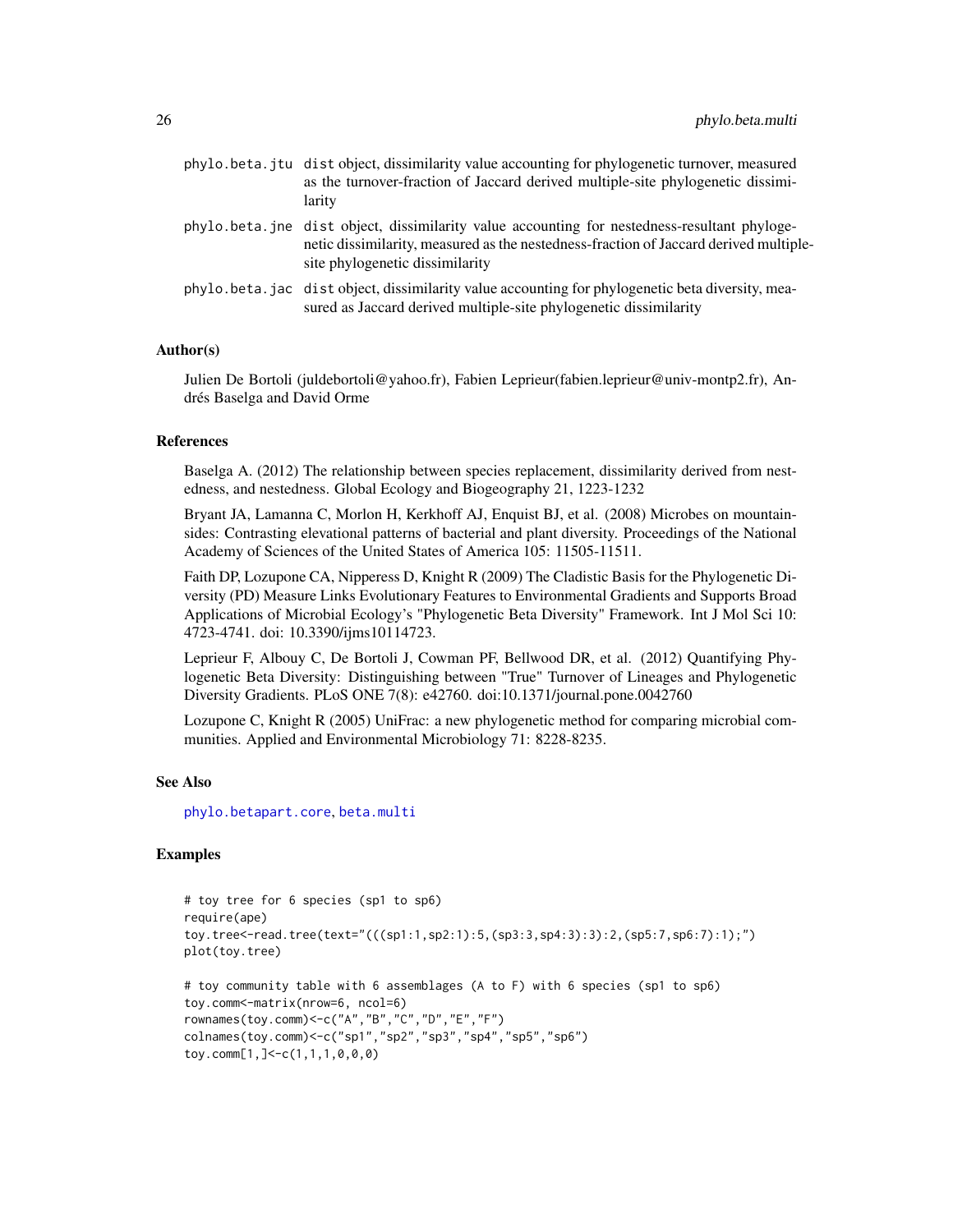## <span id="page-26-0"></span>phylo.beta.pair 27

```
toy.comm[2,]<-c(0,1,1,1,0,0)
toy.comm[3,]<-c(0,0,1,1,1,0)
toy.comm[4,]<-c(0,0,1,1,1,1)
toy.comm[5,]<-c(0,0,0,1,1,1)
toy.comm[6,]<-c(1,0,0,1,1,1)
toy.phylobetamulti<-phylo.beta.multi(toy.comm, toy.tree, index.family="sor")
toy.betamulti<-beta.multi(toy.comm, index.family="sor")
```
<span id="page-26-1"></span>phylo.beta.pair *Pair-wise phylogenetic dissimilarities*

#### Description

Computes 3 distance matrices accounting for the phylogenetic turnover and nestedness components of phylogenetic beta diversity, and the sum of both values. Phylogenetic dissimilarities are based on Faith's phylogenetic diversity.

## Usage

phylo.beta.pair(x, tree, index.family="sorensen")

#### Arguments

| $\mathsf{X}$ | a community matrix or data frame, where rows are sites and columns are species.<br>Alternatively x can be a phylo. betapart object derived from the phylo. betapart. core<br>function |
|--------------|---------------------------------------------------------------------------------------------------------------------------------------------------------------------------------------|
| tree         | a phylogenetic tree of class phylo with tips names identic to species names from<br>the community matrix.                                                                             |
| index.family | family of dissimilarity indices, partial match of "sorensen" or "jaccard".                                                                                                            |

#### Details

The Sorensen dissimilarity index allows computing the PhyloSor index (Bryant et al. 2008) whereas the Jaccard dissimilarity index allows computing the UniFrac index (Lozupone & Knight 2005).

#### Value

The function returns a list with three phylogenetic dissimilarity matrices.

For index.family="sorensen" the three matrices are:

- phylo.beta.sim dist object, dissimilarity matrix accounting for phylogenetic turnover, measured as Simpson derived pair-wise phylogenetic dissimilarity
- phylo.beta.sne dist object, dissimilarity matrix accounting for nestedness-resultant phylogenetic dissimilarity, measured as the nestedness-fraction of Sorensen derived pairwise phylogenetic dissimilarity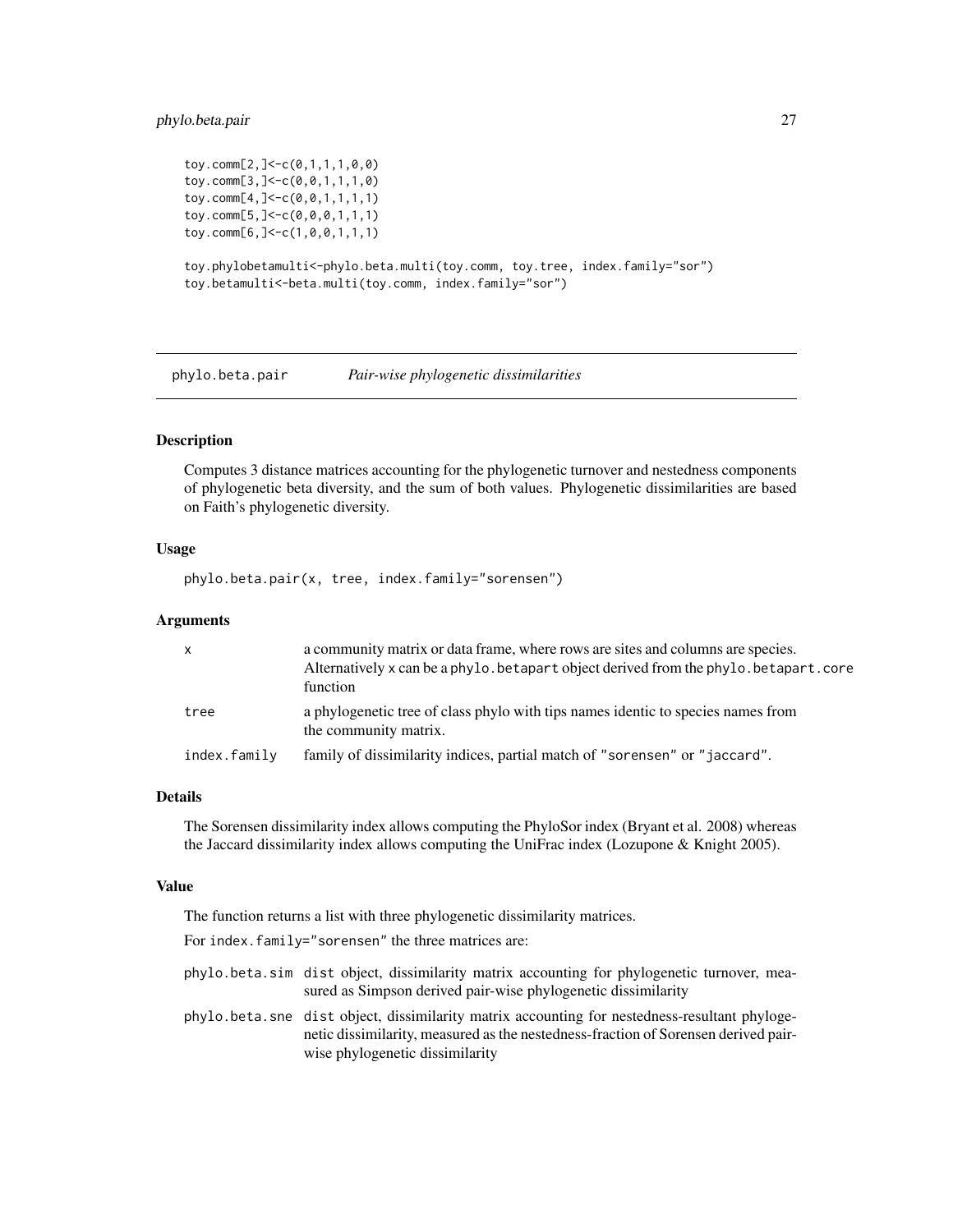<span id="page-27-0"></span>phylo.beta.sor dist object, dissimilarity matrix accounting for phylogenetic beta diversity, measured as Sorensen derived pair-wise phylogenetic dissimilarity

For index.family="jaccard" the three matrices are:

- phylo.beta.jtu dist object, dissimilarity matrix accounting for phylogenetic turnover, measured as the turnover-fraction of Jaccard derived pair-wise phylogenetic dissimilarity
- phylo.beta.jne dist object, dissimilarity matrix accounting for nestedness-resultant phylogenetic dissimilarity, measured as the nestedness-fraction of Jaccard derived pairwise phylogenetic dissimilarity
- phylo.beta.jac dist object, dissimilarity matrix accounting for phylogenetic beta diversity, measured as Jaccard derived pair-wise phylogenetic dissimilarity

# Author(s)

Julien De Bortoli (juldebortoli@yahoo.fr), Fabien Leprieur(fabien.leprieur@univ-montp2.fr), Andrés Baselga and David Orme

#### References

Baselga A. (2012) The relationship between species replacement, dissimilarity derived from nestedness, and nestedness. Global Ecology and Biogeography 21, 1223-1232

Bryant JA, Lamanna C, Morlon H, Kerkhoff AJ, Enquist BJ, et al. (2008) Microbes on mountainsides: Contrasting elevational patterns of bacterial and plant diversity. Proceedings of the National Academy of Sciences of the United States of America 105: 11505-11511.

Faith DP, Lozupone CA, Nipperess D, Knight R (2009) The Cladistic Basis for the Phylogenetic Diversity (PD) Measure Links Evolutionary Features to Environmental Gradients and Supports Broad Applications of Microbial Ecology's "Phylogenetic Beta Diversity" Framework. Int J Mol Sci 10: 4723-4741. doi: 10.3390/ijms10114723.

Leprieur F, Albouy C, De Bortoli J, Cowman PF, Bellwood DR, et al. (2012) Quantifying Phylogenetic Beta Diversity: Distinguishing between "True" Turnover of Lineages and Phylogenetic Diversity Gradients. PLoS ONE 7(8): e42760. doi:10.1371/journal.pone.0042760

Lozupone C, Knight R (2005) UniFrac: a new phylogenetic method for comparing microbial communities. Applied and Environmental Microbiology 71: 8228-8235.

#### See Also

[phylo.betapart.core](#page-28-1), [beta.pair](#page-4-1)

# Examples

```
# toy tree for 6 species (sp1 to sp6)
require(ape)
toy.tree<-read.tree(text="(((sp1:1,sp2:1):5,(sp3:3,sp4:3):3):2,(sp5:7,sp6:7):1);")
plot(toy.tree)
```
# toy community table with 6 assemblages (A to F) with 6 species (sp1 to sp6)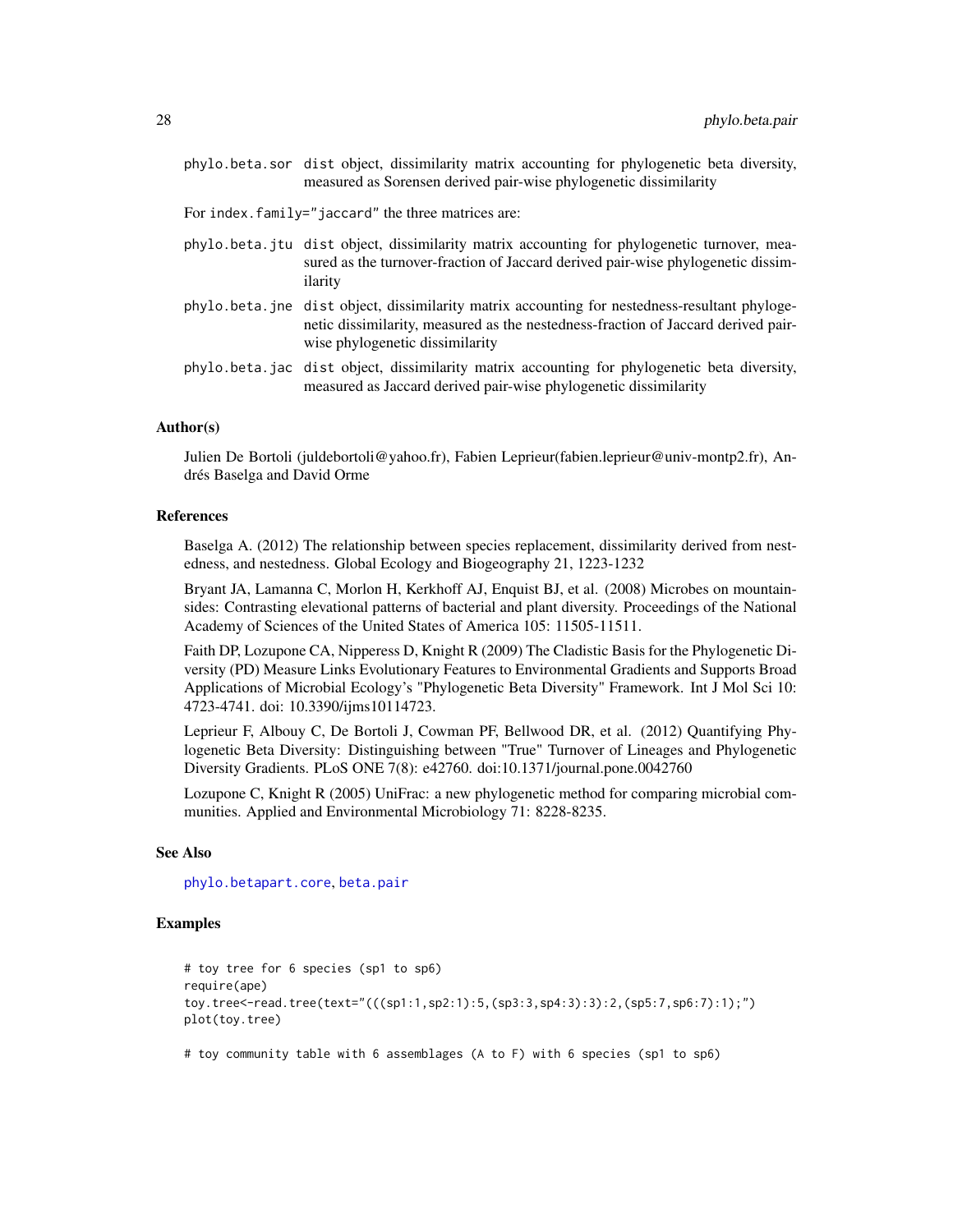# <span id="page-28-0"></span>phylo.betapart.core 29

```
toy.comm<-matrix(nrow=6, ncol=6)
rownames(toy.comm)<-c("A","B","C","D","E","F")
colnames(toy.comm)<-c("sp1","sp2","sp3","sp4","sp5","sp6")
toy.comm[1,]<-c(1,1,1,0,0,0)
toy.comm[2,]<-c(0,1,1,1,0,0)
toy.comm[3,]<-c(0,0,1,1,1,0)
toy.comm[4,]<-c(0,0,1,1,1,1)
toy.comm[5,]<-c(0,0,0,1,1,1)
toy.comm[6,]<-c(1,0,0,1,1,1)
toy.phylobetapair<-phylo.beta.pair(toy.comm, toy.tree, index.family="sor")
toy.betapair<-beta.pair(toy.comm, index.family="sor")
plot(toy.betapair$beta.sim,toy.phylobetapair$phylo.beta.sim)
plot(toy.betapair$beta.sne,toy.phylobetapair$phylo.beta.sne)
```
<span id="page-28-1"></span>phylo.betapart.core *Core calculations of phylogenetic dissimilarities metrics*

# Description

Computes the basic quantities needed for computing the multiple-site phylogenetic beta diversity measures and pairwise phylogenetic dissimilarity matrices.

#### Usage

phylo.betapart.core(x, tree)

#### Arguments

|      | a community matrix or data frame, where rows are sites and columns are species.  |
|------|----------------------------------------------------------------------------------|
| tree | a phylogenetic tree of class phylo with tips names identic to species names from |
|      | the community matrix.                                                            |

# Value

The function returns a list with:

| sumSi  | the sum of the phylogenetic diversity values of all sites                                                                      |
|--------|--------------------------------------------------------------------------------------------------------------------------------|
| St     | the total phylogenetic diversity in the dataset                                                                                |
| shared | a matrix containing the phylogenetic diversity shared between pairs of sites                                                   |
|        | sum. not. shared a matrix containing the total phylogenetic diversity not shared between pairs of<br>sites: $b+c$              |
|        | max not shared a matrix containing the total maximum phylogenetic diversity not shared be-<br>tween pairs of sites: $max(b,c)$ |
|        | min.not.shared a matrix containing the total minimum phylogenetic diversity not shared be-<br>tween pairs of sites: $min(b,c)$ |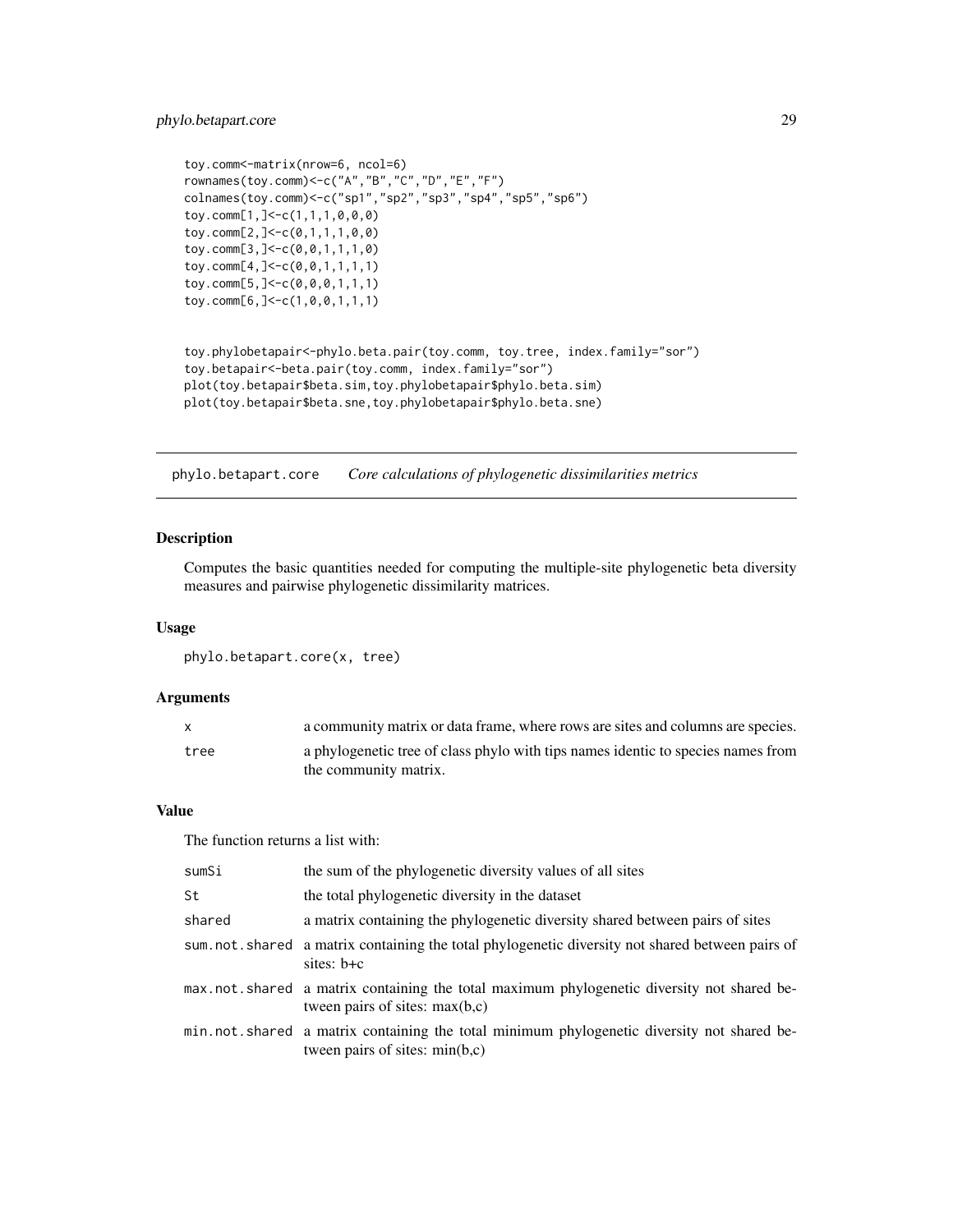#### <span id="page-29-0"></span>Author(s)

Julien De Bortoli (juldebortoli@yahoo.fr), Fabien Leprieur(fabien.leprieur@univ-montp2.fr), Andrés Baselga and David Orme

#### References

Baselga A. (2012) The relationship between species replacement, dissimilarity derived from nestedness, and nestedness. Global Ecology and Biogeography 21, 1223-1232

Bryant JA, Lamanna C, Morlon H, Kerkhoff AJ, Enquist BJ, et al. (2008) Microbes on mountainsides: Contrasting elevational patterns of bacterial and plant diversity. Proceedings of the National Academy of Sciences of the United States of America 105: 11505-11511.

Faith DP, Lozupone CA, Nipperess D, Knight R (2009) The Cladistic Basis for the Phylogenetic Diversity (PD) Measure Links Evolutionary Features to Environmental Gradients and Supports Broad Applications of Microbial Ecology's "Phylogenetic Beta Diversity" Framework. Int J Mol Sci 10: 4723-4741. doi: 10.3390/ijms10114723.

Leprieur F, Albouy C, De Bortoli J, Cowman PF, Bellwood DR, et al. (2012) Quantifying Phylogenetic Beta Diversity: Distinguishing between "True" Turnover of Lineages and Phylogenetic Diversity Gradients. PLoS ONE 7(8): e42760. doi:10.1371/journal.pone.0042760

Lozupone C, Knight R (2005) UniFrac: a new phylogenetic method for comparing microbial communities. Applied and Environmental Microbiology 71: 8228-8235.

# See Also

[phylo.beta.pair](#page-26-1), [phylo.beta.multi](#page-24-1)

# Examples

```
# toy tree for 6 species (sp1 to sp6)
require(ape)
toy.tree<-read.tree(text="(((sp1:1,sp2:1):5,(sp3:3,sp4:3):3):2,(sp5:7,sp6:7):1);")
plot(toy.tree)
```

```
# toy community table with 6 assemblages (A to F) with 6 species (sp1 to sp6)
toy.comm<-matrix(nrow=6, ncol=6)
rownames(toy.comm)<-c("A","B","C","D","E","F")
colnames(toy.comm)<-c("sp1","sp2","sp3","sp4","sp5","sp6")
toy.comm[1,]<-c(1,1,1,0,0,0)
toy.comm[2,]<-c(0,1,1,1,0,0)
toy.comm[3,]<-c(0,0,1,1,1,0)
toy.comm[4,]<-c(0,0,1,1,1,1)
toy.comm[5,]<-c(0,0,0,1,1,1)
toy.comm[6,]<-c(1,0,0,1,1,1)
```
toy.phylocore<-phylo.betapart.core(toy.comm, toy.tree)